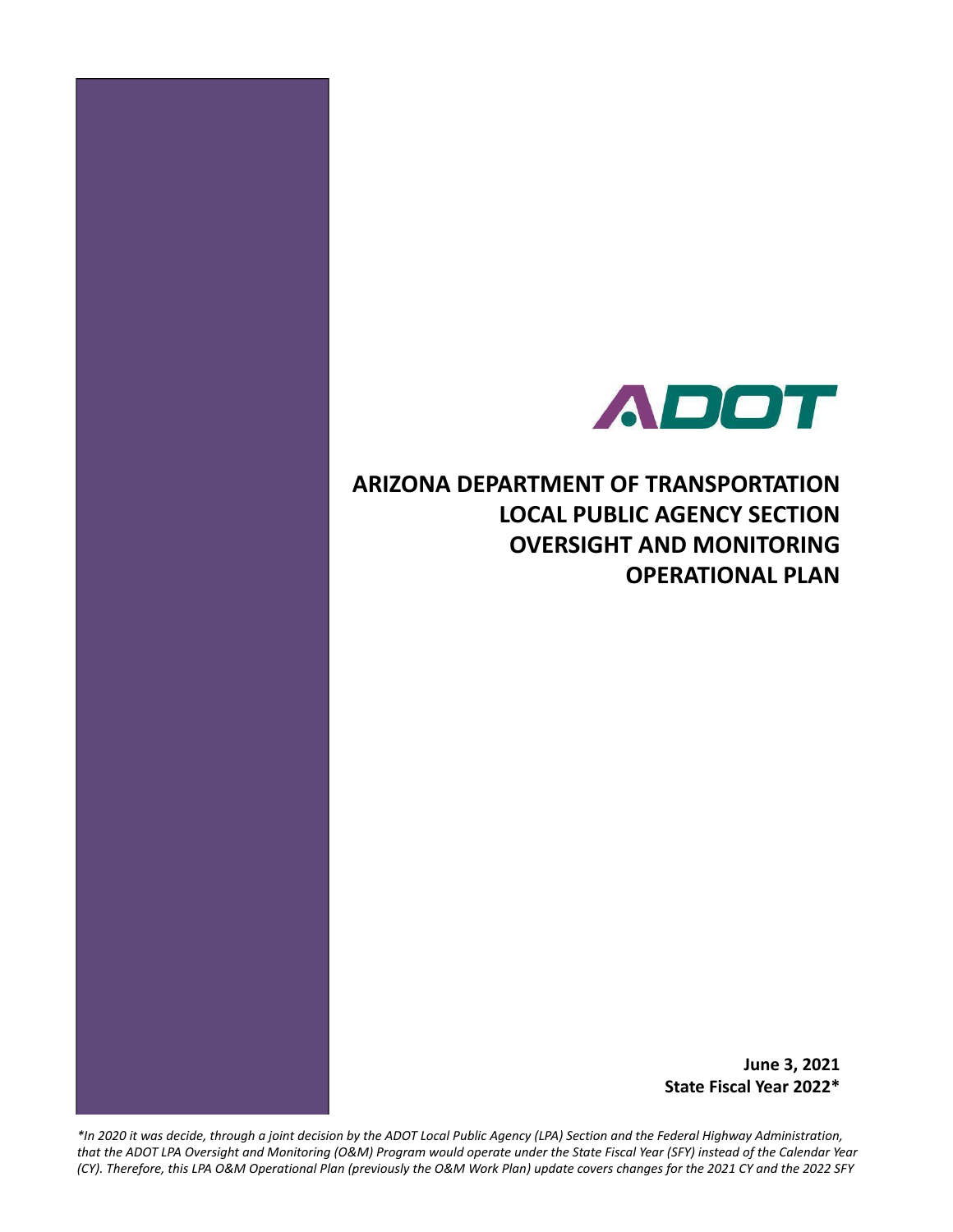#### **T ABLE OF CONTENTS**

| Abbreviations                 |                                               | iii            |
|-------------------------------|-----------------------------------------------|----------------|
| 1.                            | Introduction                                  |                |
| 2.                            | Background                                    | $\overline{2}$ |
| 3.                            | Purpose                                       | 3              |
| 4.                            | LPA Oversight & Monitoring Compliance Process | 4              |
| 4.1                           | LPA Compliance Review Process                 | 5              |
| 4.2                           | Define Risk Areas                             | 6              |
| 4.3                           | Develop O&M Activities                        | $\overline{7}$ |
| 4.4                           | Establish Oversight Team                      | 7              |
| 4.5                           | Prepare Checklists                            | 8              |
| 4.6                           | <b>Conduct Compliance Reviews</b>             | 8              |
| 4.7                           | <b>Document Compliance Findings</b>           | 9              |
| 4.8                           | Analyze O&M Results                           | 9              |
| 5.                            | <b>Sub-recipient Monitoring</b>               | 10             |
| 5.1                           | Delegated LPA Authority                       | 10             |
| 5.2                           | <b>Certification Acceptance</b>               | 10             |
| 5.3                           | Self-Administration                           | 11             |
| 5.4                           | EDC AZ LPA Stakeholder Council                | 11             |
| 5.5                           | CA Peer Group                                 | 11             |
| 5.6                           | <b>Single Audits</b>                          | 12             |
| 6.                            | <b>Corrective Action</b>                      | 13             |
| 6.1                           | <b>Unsatisfactory Performance</b>             | 13             |
| 6.2                           | Probation                                     | 14             |
| 6.3                           | Suspension                                    | 14             |
| 7.                            | <b>Tools and Training Programs</b>            | 15             |
| 7.1                           | <b>CA Manual</b>                              | 15             |
| 7.2                           | LPA Projects Manual                           | 15             |
| 7.3                           | <b>CA Training Academy</b>                    | 15             |
| 7.4                           | SA Workshop                                   | 16             |
| 7.5                           | <b>LPA Inspector Training</b>                 | 16             |
| <b>ADOT LPA Section</b><br>8. |                                               | 17             |
| 8.1                           | <b>ADOT LPA Section Staffing</b>              | 17             |
| 8.2                           | <b>ADOT LPA Section Tools</b>                 | 18             |
| 9.                            | Program Reporting                             | 20             |
| <b>LIST OF FIGURES</b>        |                                               |                |

| Figure 1: LPA Compliance Review Process         |  |
|-------------------------------------------------|--|
| Figure 2: ADOT LPA Section Organizational Chart |  |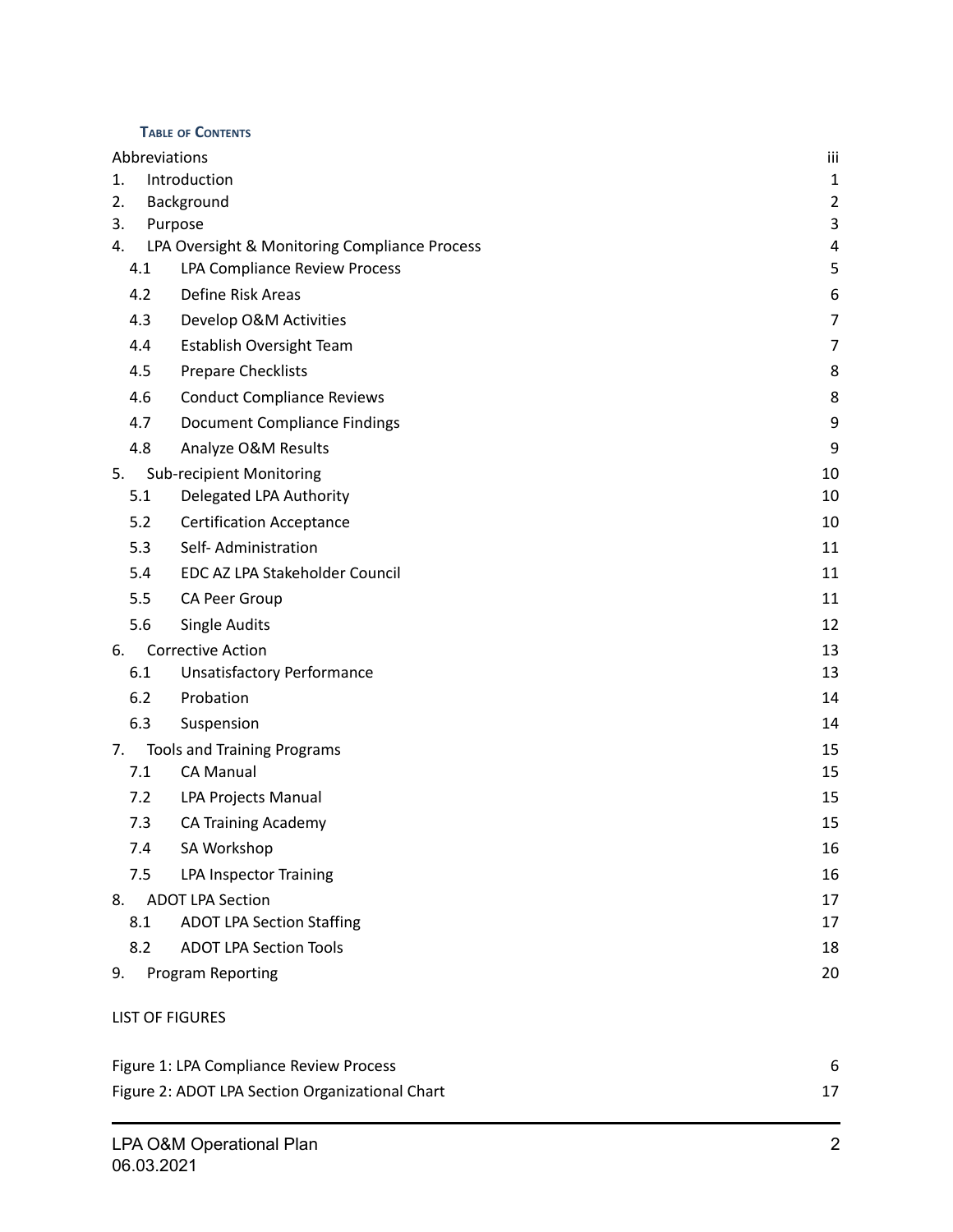#### <span id="page-2-0"></span>Abbreviations

| <b>ADOT</b>  | Arizona Department of Transportation             |
|--------------|--------------------------------------------------|
| <b>BECO</b>  | <b>Business Engagement Compliance Office</b>     |
| <b>CA</b>    | <b>Certification Acceptance</b>                  |
| <b>CFR</b>   | Code of Federal Regulation                       |
| <b>EDC</b>   | <b>Every Day Counts</b>                          |
| <b>FAHP</b>  | Federal Aid Highway Program                      |
| <b>FHWA</b>  | Federal Highway Administration                   |
| <b>FIRE</b>  | <b>Financial Integrity Review and Evaluation</b> |
| <b>IGA</b>   | Intergovernmental Agreement                      |
| LPA          | Local Public Agency                              |
| <b>MUTAC</b> | Manual Update Technical Advisory Committee       |
| <b>NCAP</b>  | Narrative Cost Allocation Plan                   |
| 0&M          | Oversight and Monitoring                         |
| <b>OIG</b>   | Office of Inspector General                      |
| QA           | <b>Quality Assurance</b>                         |
| <b>SA</b>    | Self-Administration                              |
| <b>USC</b>   | <b>United States Code</b>                        |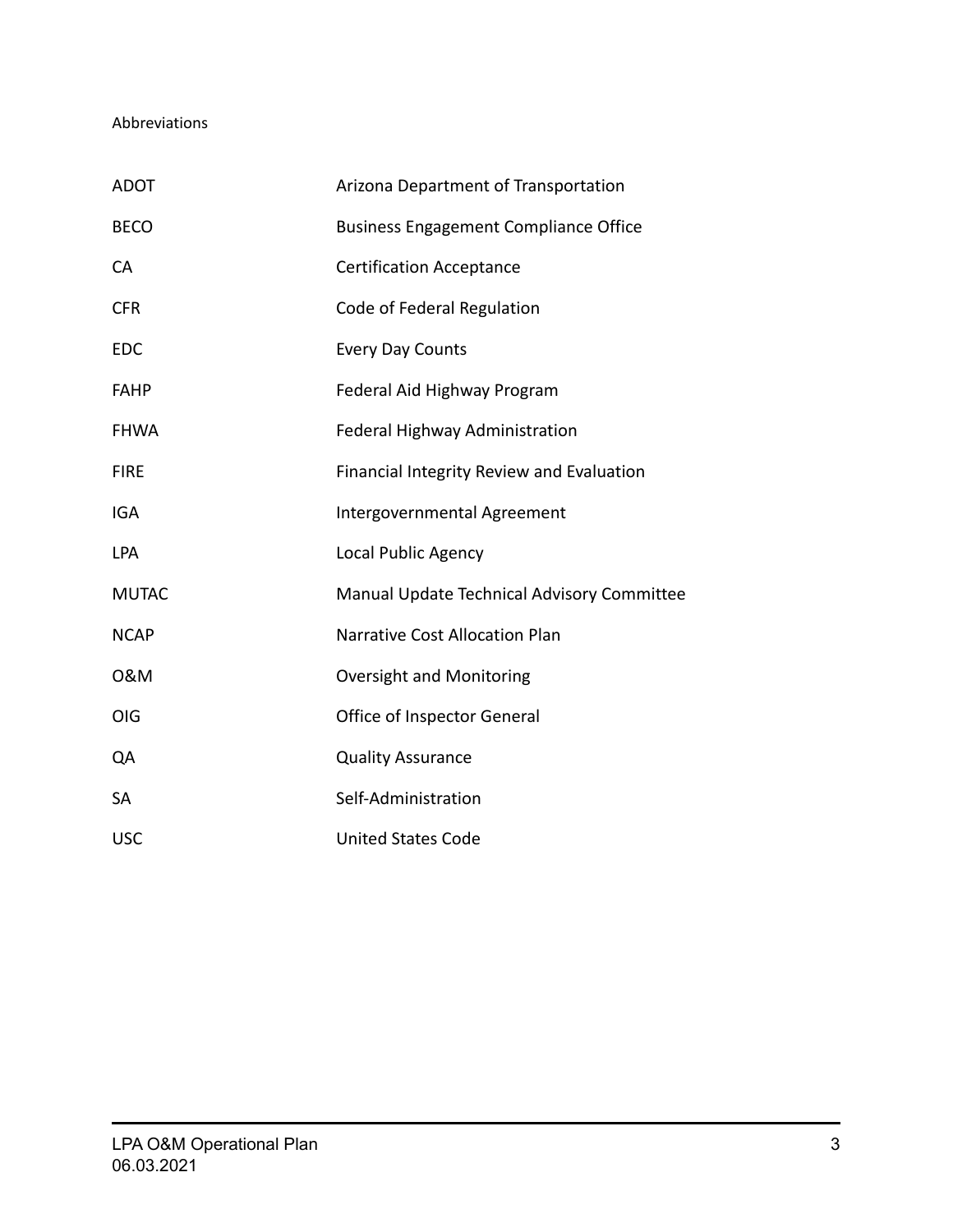# <span id="page-3-0"></span>**1. INTRODUCTION**

The ADOT Local Public Agency Section has been established to improve project delivery of federally funded local agency transportation projects. Within the ADOT LPA Section, the Oversight and Monitoring (O&M) Section has been established to coordinate and manage the oversight and monitoring activities of all local public agency (LPA) projects and programs to ensure compliance with federal regulations, laws, and policies. O&M is responsible for developing an oversight and monitoring operational plan to provide adequate support and coordination for delivery of the LPA Federal-Aid Highway Program (FAHP).

The Oversight & Monitoring Operational Plan describes how ADOT will ensure that Federal-aid projects are developed and delivered by local agencies, administered with financial integrity, comply with federal and state requirements, and follow the guidelines outlined in ADOT's Local Public Agency Projects Manual, in accordance with the Certificate Acceptance Agreement. This operational plan is intended to serve as a comprehensive monitoring and reporting document, identifying the work activities, budget, schedule, and resources for the ADOT LPA Section's O&M program. The work activities and budget are developed to reflect ADOT LPA Section's mission and objectives of delivering a successful LPA Program.

ADOT LPA Section is committed to providing the necessary leadership and technical support to improve quality and ensure LPAs meet state and federal requirements, while maintaining a successful program to adequately meet the existing and future transportation needs.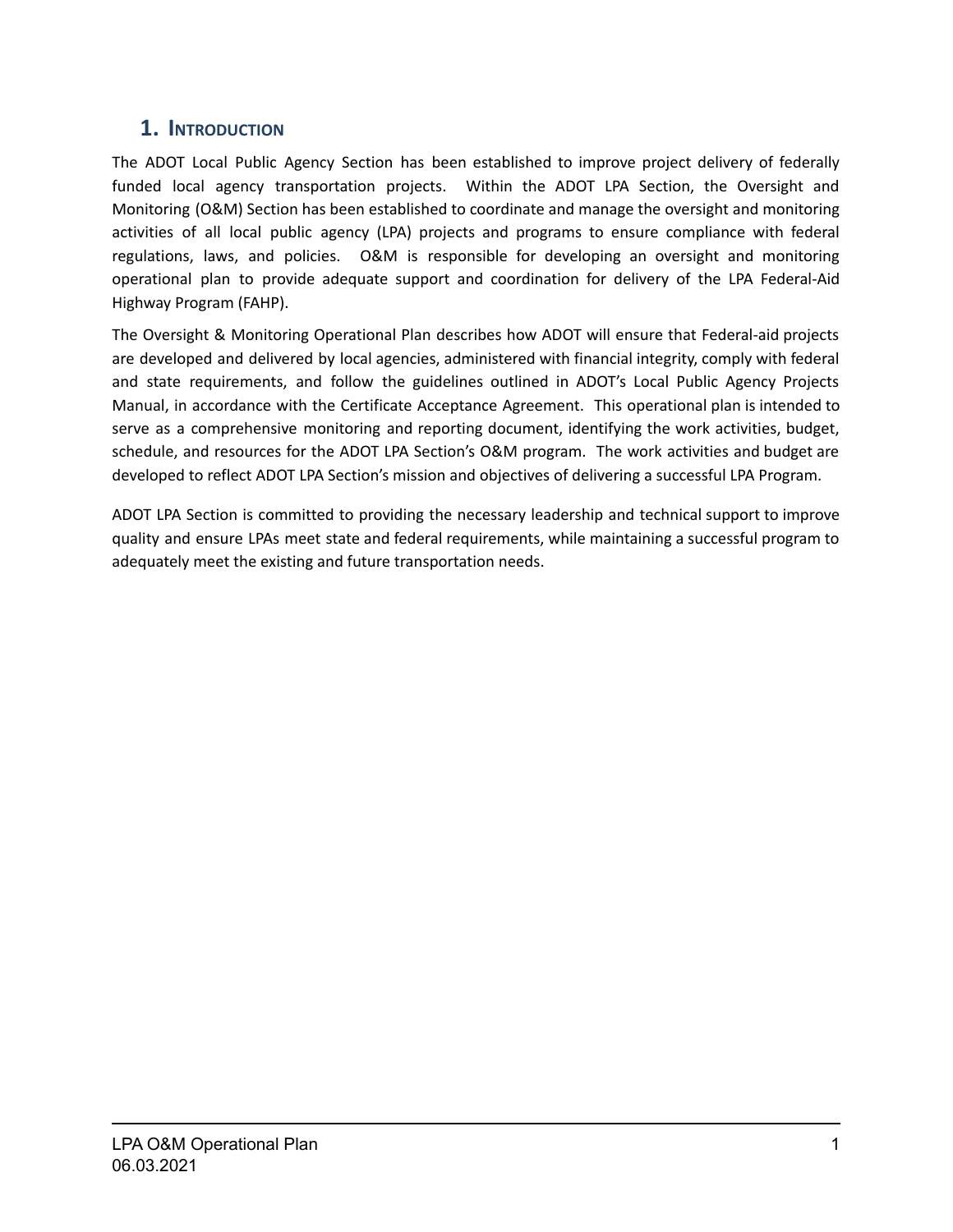# <span id="page-4-0"></span>**2. BACKGROUND**

The Federal Highway Administration (FHWA) is responsible for assuring that all Federal-aid projects comply with required contract provisions and follow specific advertisement, award, and quality control/quality assurance procedures. In addition, FHWA is required to support transportation agencies by providing technical assistance and sharing best practices.

Title 23 United States Code (USC) does not recognize local entities as direct recipients of federal funds; therefore,

- Per 23 CFR § 635.105 *Supervising agency.* (a) The state highway agency (SHA) has responsibility for the construction of all Federal-aid projects, and is not relieved of such responsibility by authorizing performance of the work by a local public agency or other Federal agency. The SHA shall be responsible for insuring that such projects receive adequate supervision and inspection to insure that projects are completed in conformance with approved plans and specifications.
- ADOT serves as the prime recipient of federal transportation funds and is the supervising agency in accordance with 23 Code of Federal Regulation (CFR) Part 635.105. As such, ADOT is responsible for the delivery of all Federal-aid projects, and is not relieved of such responsibility by authorizing performance of the work by a local agency.
- ADOT is responsible for ensuring LPA projects receive adequate supervision and inspection so projects are completed in conformance with approved plans and specifications and federal requirements.
- ADOT will review and take actions necessary to assure local compliance with all requirements of state and federal laws, regulations, and policies. Title 23 USC Section 106 specifically charges States with the responsibility of determining that sub-recipients of federal funds (including local public agencies) have adequate project delivery systems for projects and sufficient controls to properly manage federal funds.

In order to achieve its oversight responsibilities, ADOT LPA Section does the following:

- Certifies or approves LPAs to participate in FAHP programs, such as the Certification Acceptance (CA) and Self Administration (SA) programs;
- **•** Reviews and monitors LPA projects and programs for conformance with state and federal requirements.

The following goals are intended to assist ADOT in carrying out oversight responsibilities for LPA Federally funded projects by providing a consistent approach to monitoring projects through the project life cycle:

- Development of an integrated and flexible process for regulatory oversight;
- Formation of a framework for O&M that uses existing ADOT oversight processes to the maximum extent possible; and,
- Compliance with FHWA requirements.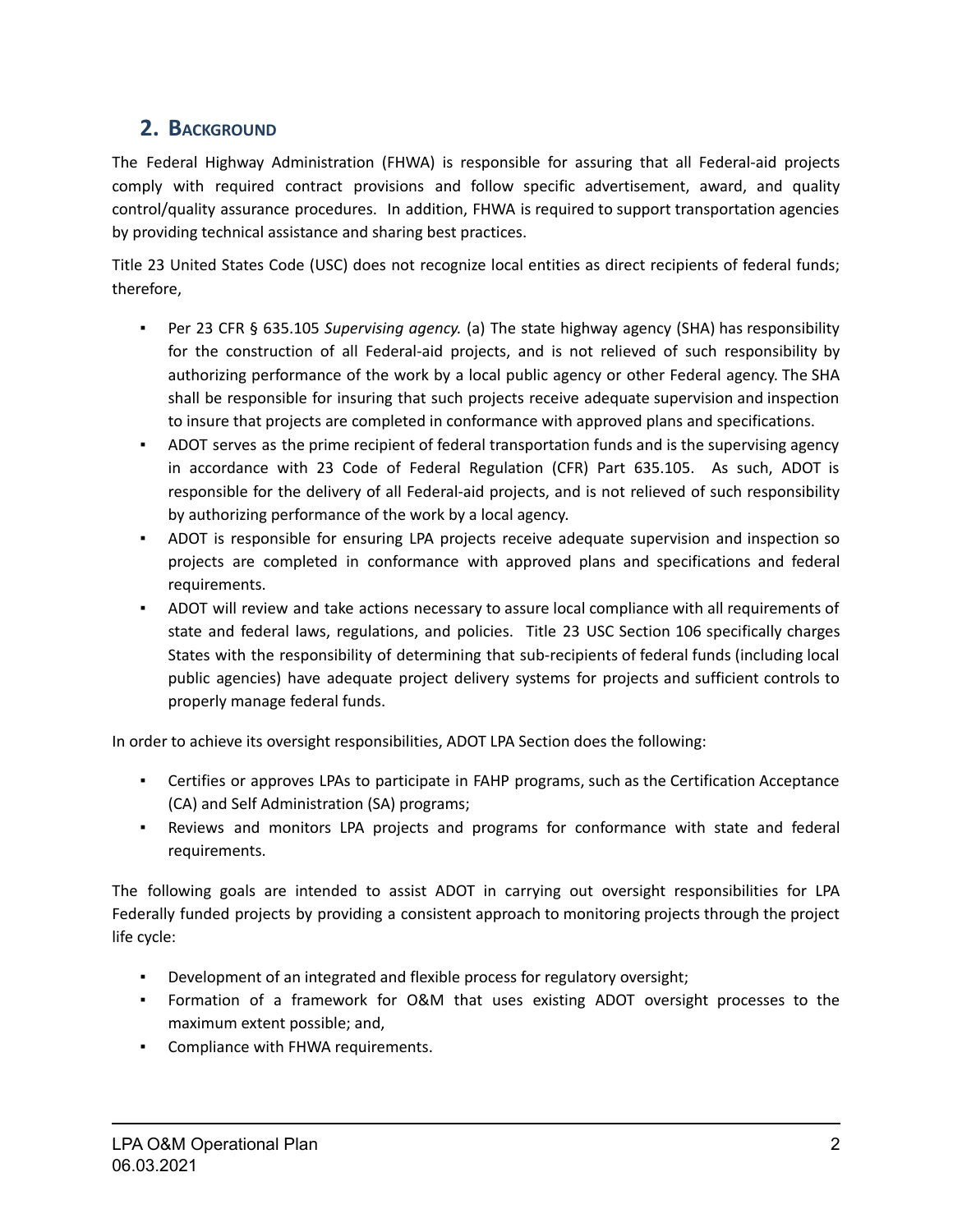# <span id="page-5-0"></span>**3. PURPOSE**

ADOT LPA Section is responsible for conducting oversight and monitoring activities with respect to local public agency programs and projects, per *The FHWA and ADOT Stewardship and Oversight Agreement for Arizona*. The program and project level oversight and monitoring activities described herein will guide ADOT toward achieving quality assurance with delivery of the LPA program.

*Stewardship*: The efficient and effective management of the public funds that have been entrusted to the FHWA.

*Oversight*: The act of ensuring that the Federal-Aid Highway Program is delivered in accordance with applicable laws, regulations and policies.

*Monitoring*: To check project and program activities at regular intervals in order to find out how these facets are progressing to ensure proper conduct.

*Compliance*: Planned and systematic actions necessary to provide confidence that delegated approvals comply with federal and state requirements and standards.

The identified O&M activities of the ADOT LPA Section include, but are not limited to:

- LPA Program O&M Compliance Reviews consisting of Regulatory Compliance Reviews and Construction Compliance Site Monitoring
- Sub-recipient Monitoring Delegated LPA Authority, Every Day Counts (EDC) Stakeholder Council, CA Peer Group, Single Audits, etc.
- Corrective Action Unsatisfactory Performance, Probation and Suspension
- Training LPA Projects Manual, CA Academy, SA Workshop, LPA Inspector Training, PM Academy, CA Guidebook, etc.

Each of these program responsibilities is discussed in further detail in subsequent chapters.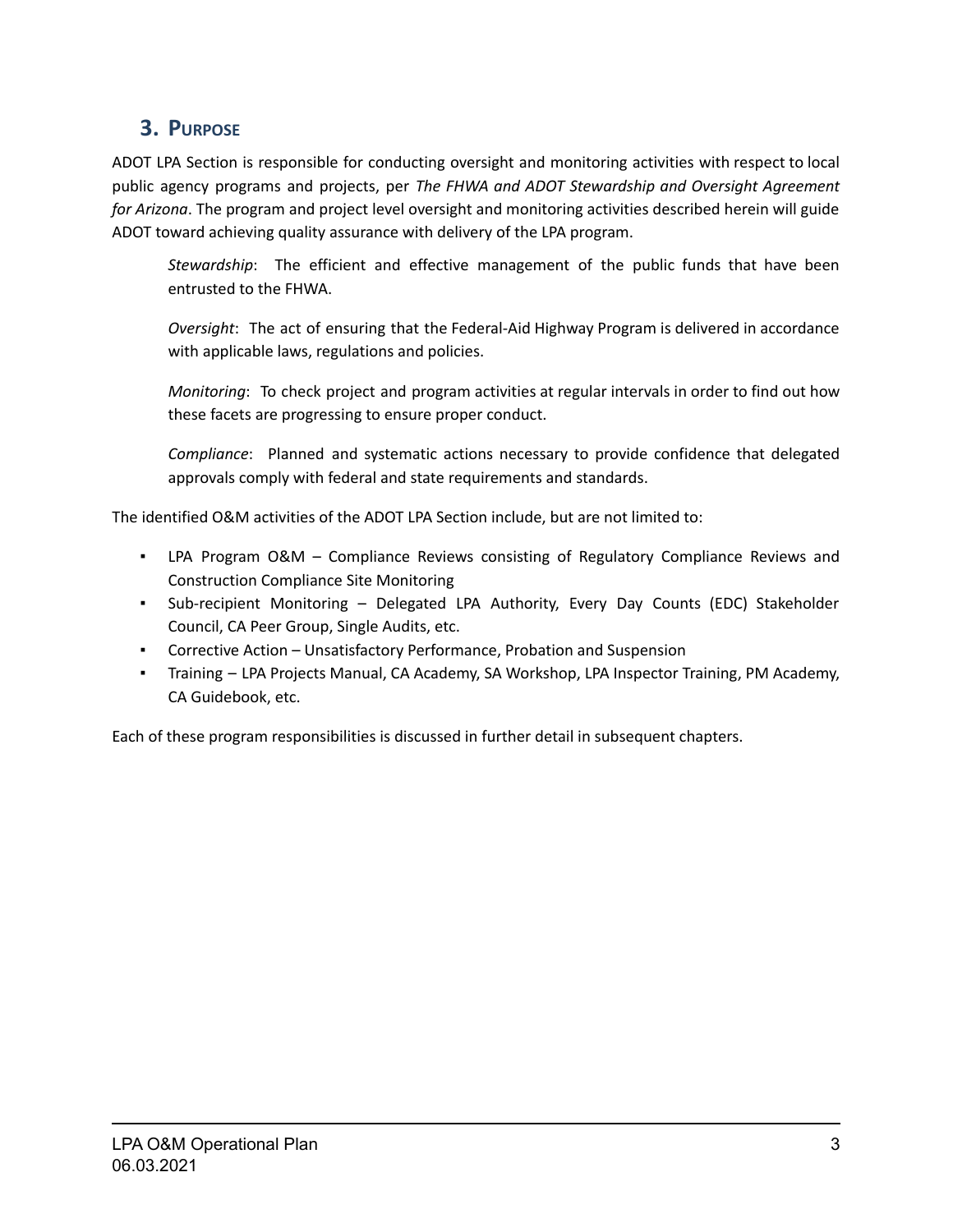# <span id="page-6-0"></span>**4. LPA OVERSIGHT & MONITORING COMPLIANCE PROCESS**

LPA Oversight & Monitoring roles and responsibilities consist of specific activities performed by FHWA and ADOT. The ADOT LPA Section O&M staff is responsible for determining the adequacy of LPA program level activities performed for the purpose of achieving the goals of the FAHP and ensuring compliance with federal regulations. Program level activities are generally high-level processes put in place to assist with the primary areas of FAHP project delivery phases: planning and programming, development, construction, and final acceptance. These high-level processes are reviewed by examining project level outcomes, specifically in the areas of compliance, reporting, training, financial elements, accountability measures, standards, and corrective actions. ADOT LPA Section O&M staff will work in cooperation with ADOT technical areas, as needed, to conduct compliance reviews, consisting of Regulatory Compliance Reviews for Construction and LPA contract activities.

LPA O&M activities will encompass the review of specific elements and tasks on local public agency projects. Project level oversight serves to provide a common understanding of the various roles and responsibilities within each management discipline, such as project management, risk management and cost management. Oversight at the project level is required to ensure that these interactions are being managed successfully, and that the project will satisfy the needs for which it was intended.

The project life cycle has four distinct phases: Planning and Programming, Development, Construction, and Final Acceptance. Each phase may exhibit different potential risks; thus, the types of monitoring activities that will be undertaken may vary by phase. Through project monitoring, staff will track the project progress through the design and construction phases to determine if the project is on time, within budget and scope, compliant with federal requirements, and consistent with approved plans. The frequency of performing various monitoring and oversight activities will be determined by the O&M Team and targeted monitoring plans will be developed on a case-by-case basis for each specific project.

Compliance reviews will consist of a thorough analysis of key program components and the process employed by ADOT, or an LPA, in managing the delivery of the LPA FAHP. Compliance reviews will be conducted to ensure compliance with federal requirements and to identify opportunities for greater efficiencies and improvements to the LPA FAHP.

The ADOT LPA Section O&M staff will provide a summary of their annual reviews and assessments of local project delivery to FHWA as evidence of ADOT's effective and efficient management of Federal-aid program oversight responsibilities. The annual goal is to conduct a minimum of eight reviews in accordance with the Project Monitoring and Oversight Process to assess if the projects are being adequately managed, administered, and maintained.

ADOT will prioritize oversight and stewardship activities for the federal fiscal year by evaluating performance indicators, reviewing prior FHWA Compliance Assessment Program (CAP) reviews and conducting annual LPA program risk assessments to establish focus areas and risk response strategies. These assessments can range from simple updates to in-depth process reviews, as deemed appropriate, to adequately determine the performance of the LPA FAHP.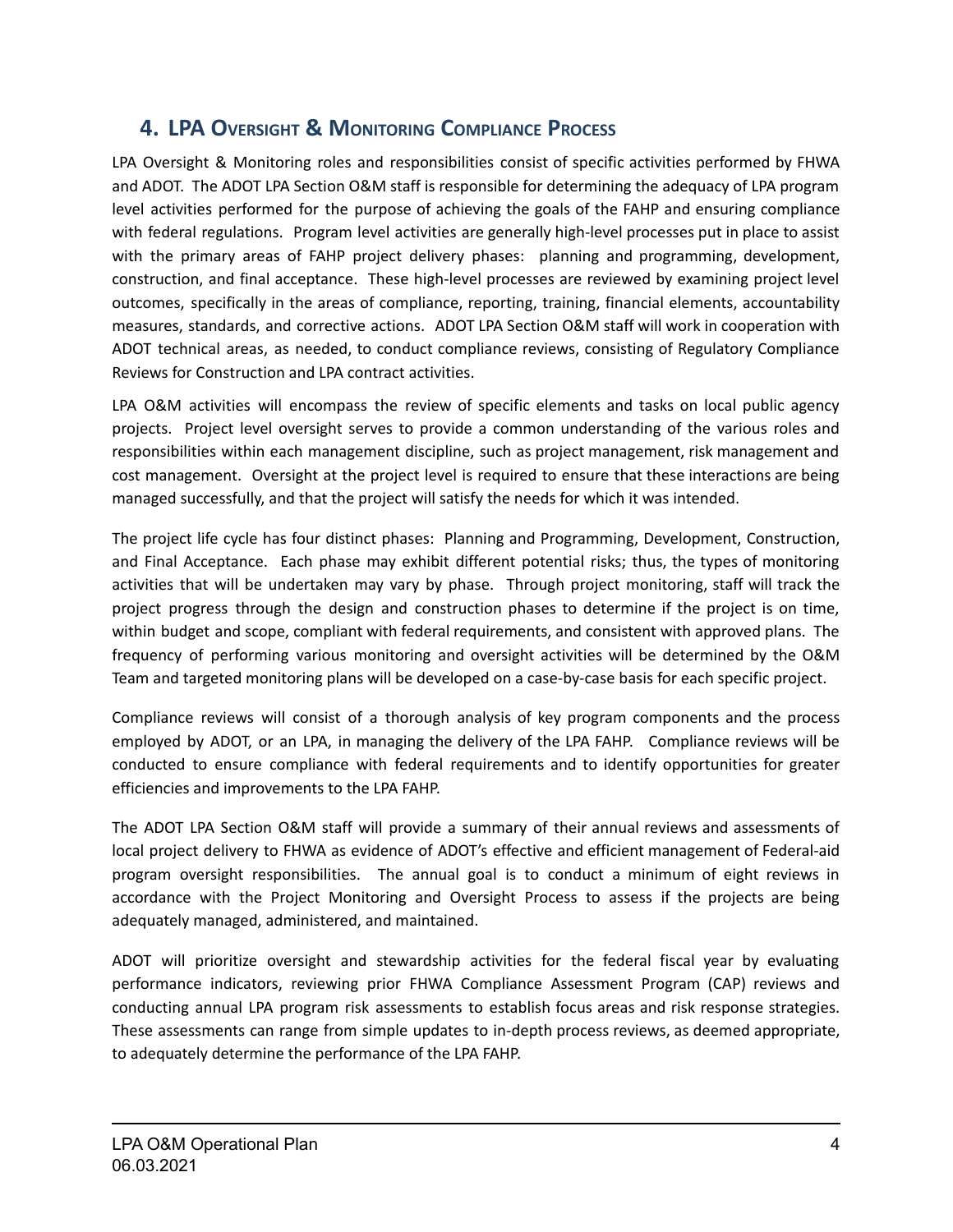The Compliance Review, consisting of Regulatory Compliance Reviews for construction and LPA contract activities, are conducted to:

- Assess compliance with federal requirements
- Monitor the LPA's suitability to self-administer FAHP projects
- Identify opportunities for greater efficiencies and improvements to the program
- Identify exemplary best practices

## <span id="page-7-0"></span>**4.1 LPA Compliance Review Process**

The LPA Compliance Review process begins with the ADOT LPA Section O&M staff identifying the program specific elements and appropriate checklists to be used during the review process. With the checklists identified, the ADOT LPA Section O&M staff will take the lead on coordinating and implementing the compliance reviews, including scheduling activities. The findings, recommendations, and corrective actions to be taken will be compiled into a final report and disseminated to the appropriate parties.

The LPA Compliance Review process consists of document analysis only. Documents are reviewed for completeness, reasonableness, accuracy and indicators of patterns or practices that warrant further analysis. Additionally, O&M staff will conduct construction site visits to visually monitor the workmanship and compliance of the LPAs federal construction activities.

ADOT will assess program goals annually, including the LPA administrative activities to be monitored, specific areas for concentrated review, and a schedule of activities. ADOT LPA O&M staff will select the method of oversight and monitoring reviews using identified criteria, such as risk-based assessments, geographic assessments, financial integrity, historical data, or other criteria to determine process performance, verification, and compliance. It is envisioned that the focus areas and assessment criteria will align with the established oversight and monitoring goals.

The LPA Compliance Review process is graphically depicted in Figure 1. The process is intended to be one that repeats, applying lessons learned at each interval. The LPA Compliance Review process uses project level oversight, driven in part by the areas of greatest risk. By understanding the risk areas of highest concern to FHWA, ADOT LPA Section O&M staff will define the project level goals for the year.

Depending upon the type of oversight and monitoring to be performed, the ADOT LPA Section O&M staff will identify and work with the appropriate ADOT technical sections, creating the Compliance Oversight Team. The formal monitoring responsibilities will be assigned to each team member.

Once a local public agency is selected for review, an engagement letter will be sent notifying the agency that it has 14 calendar days to submit the documentation required for review. Reasonable time extensions may be granted if formally requested in writing. ADOT LPA Section O&M staff will track the findings and corrective actions to note any prevailing trends that may indicate training needs, or require additional attention or modification to the LPA Compliance Reviews. The review process will be updated and revised as necessary.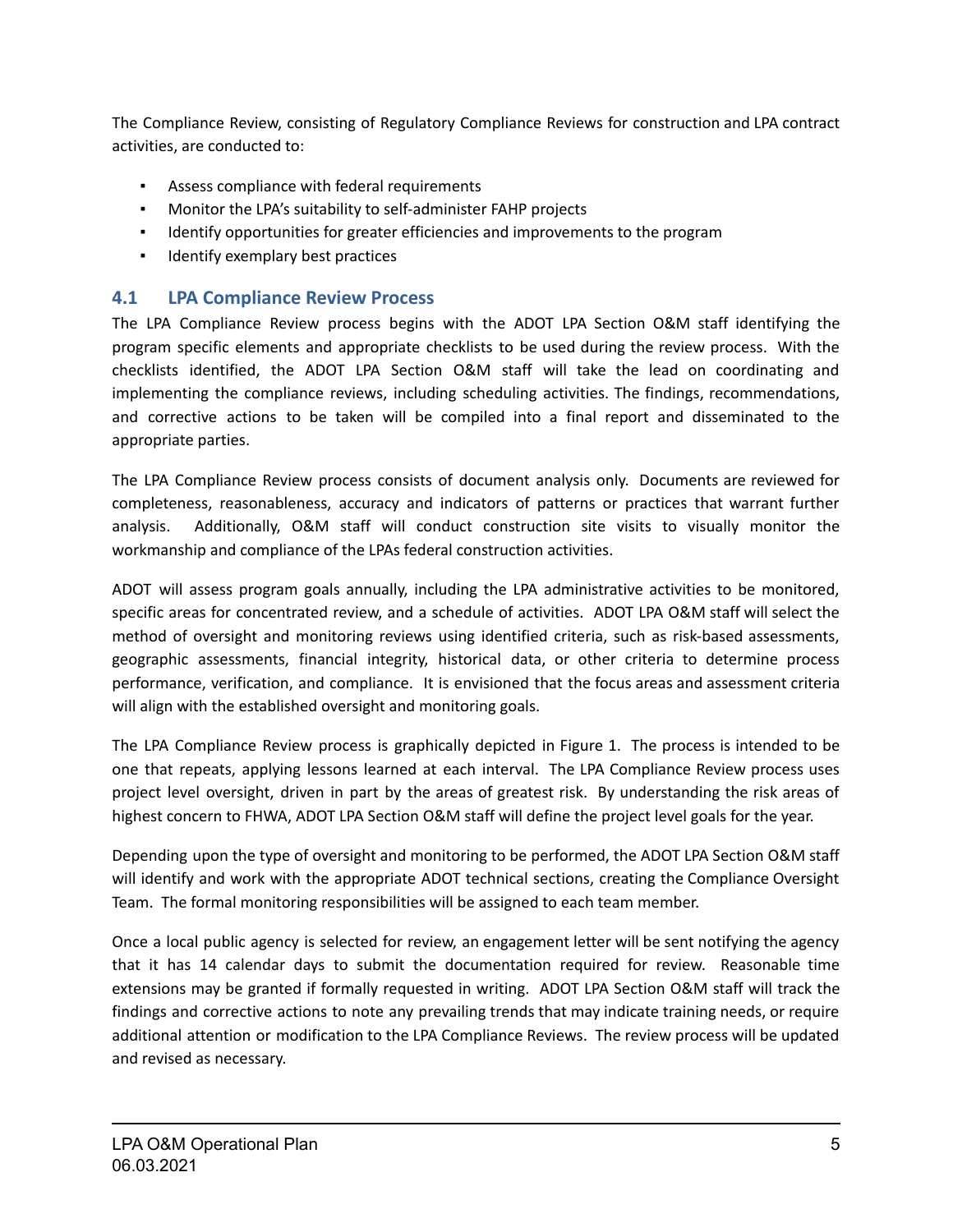<span id="page-8-1"></span>

#### **Figure 1: LPA Compliance Review Process**

### <span id="page-8-0"></span>**4.2 Define Risk Areas**

A mixture of different performance types and compliance measurements will be used to monitor and track trends of the effectiveness (outcome) and efficiency (outputs) of the functional program areas and of the LPA's Federal-aid Highway Program. ADOT will work to define and prioritize the programmatic and project-specific risk areas in need of review each year.

On February 13, 2012, FHWA issued an internal memorandum regarding LPA Stewardship Issues, wherein the Office of Inspector General (OIG) recommended FHWA develop division-based plans to increase state oversight of seven project activities where the OIG found a high level of noncompliance with federal requirements. The items cited by the OIG included change orders and claims, project bidding/contractor selection/unbalanced bid analysis, utility agreements/ reimbursements, consultant selection and billings, construction pay quantities and progress payments, project reporting and tracking, and quality assurance procedures.

One of the highest risk areas is the delegation of administration authority to CAs. ADOT's monitoring of CAs will include continual re-evaluations, suggestions for improvement, and training. ADOT will assess the continuing ability of the CAs and their experience to deliver federally funded projects pursuant to federal and state laws, and the ADOT LPA Projects Manual.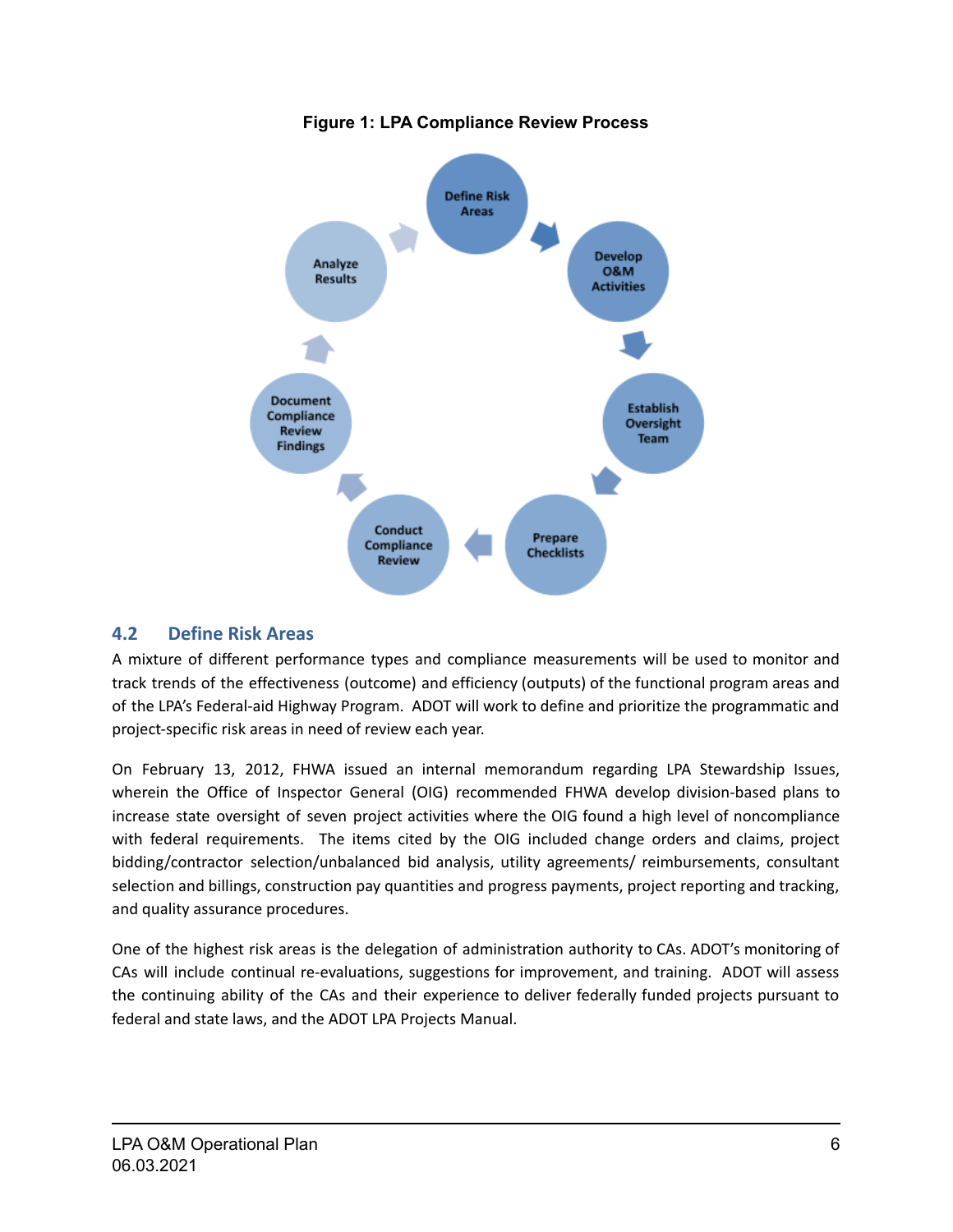Program evaluations will employ a variety of techniques, such as joint risk assessments, self-assessments, and program evaluations, to identify strengths, weaknesses, opportunities, and best practices aimed at continuous improvement of the program.

Project level risk areas are expected to directly relate to project specific issues, revealing program-level compliance concerns that will require oversight efforts. Additionally, ADOT's review of prior audits and project performance will uncover project-level issues of concern. ADOT LPA Section will also define additional risk areas as needed, as trends in need of corrective action are identified.

## <span id="page-9-0"></span>**4.3 Develop O&M Activities**

With the areas of risk defined, the O&M team will develop a tailored plan to address the specific areas of concern. Staff will determine the techniques to be used, which may include:

- Program Monitoring
- Program Assessments
- Regulatory Compliance Reviews
- LPA Contract Reviews
- Quality Improvement Reviews
- Peer Reviews/Innovation Sharing
- Financial Integrity Review and Evaluation (FIRE)

## <span id="page-9-1"></span>**4.4 Establish Oversight Team**

An Oversight Team will be established for the purpose of carrying out the monitoring activities and documenting the findings. Members of the Oversight Team may include:

- Oversight & Monitoring Manager
- Regulatory Compliance Reviewer
- District Engineer and/or Resident Engineer
- Representatives from technical groups (e.g. Bridge, Right-of-Way, Environmental Planning, etc.), as appropriate
- Compliance Subject-matter Experts (e.g. ADOT Procurement staff, ADOT BECO staff, ADOT Civil Rights Office staff, etc.)

The ADOT LPA Section O&M staff will work closely with each technical group to identify the appropriate personnel to perform O&M duties, based on knowledge and experience, and will invite those individuals to participate on the Oversight Team. ADOT LPA Section will also outline the roles and responsibilities of each team member and provide guidance on how to perform the O&M activities, focusing on what issues to be aware of and how to properly document the results.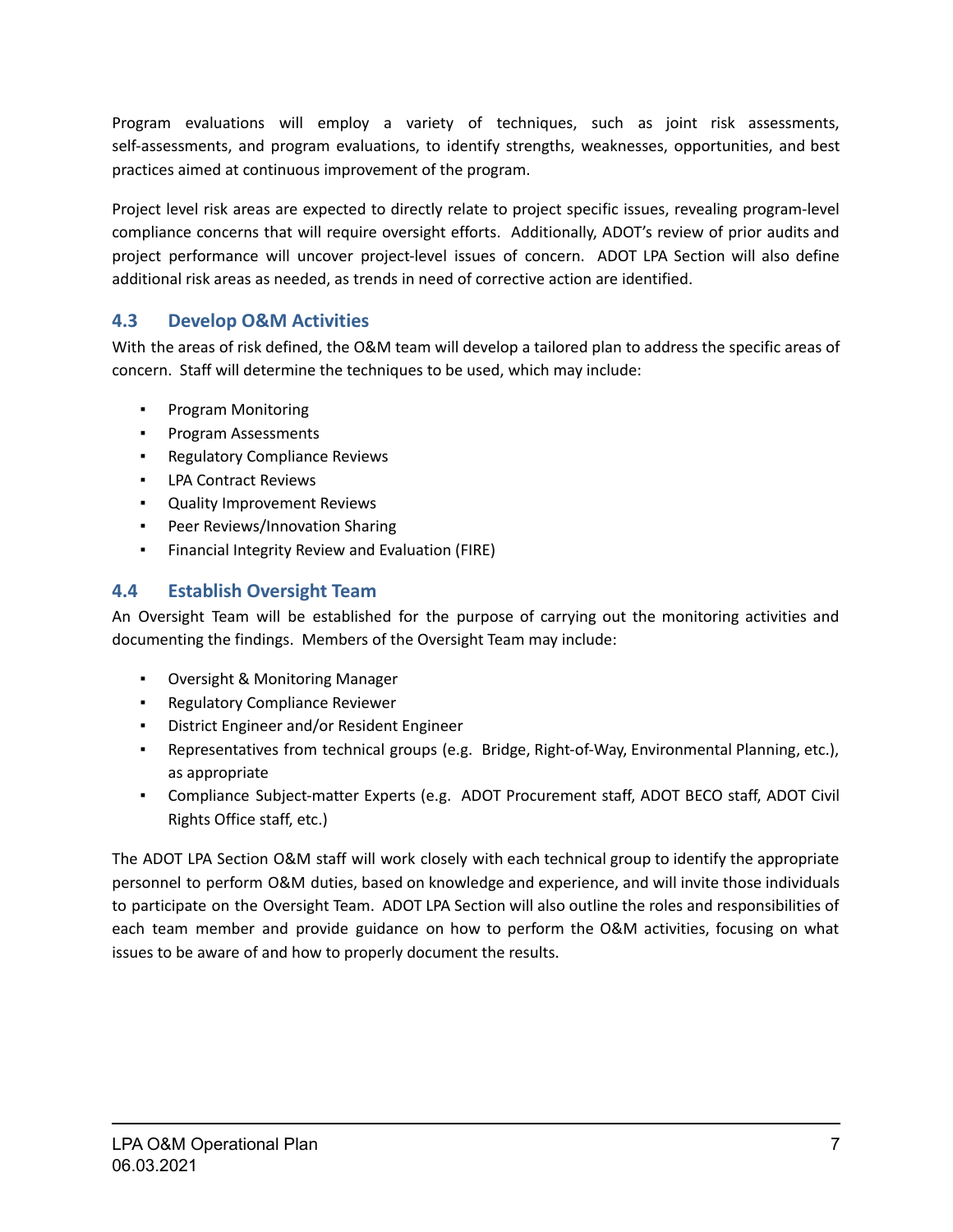#### <span id="page-10-0"></span>**4.5 Prepare Checklists**

ADOT LPA Section O&M staff will collect and prepare review checklists and questionnaires, as appropriate, to address the review focus. This will form the Core Checklist for the Compliance Reviews. It is anticipated that the Core Checklist will encompass eight elements: Compliance, reporting, finance, training, accountability, corrective action, standards and workmanship. The Oversight Team will determine which elements apply to a particular work activity. Checklist questions pertaining to the seven project activities, identified by the OIG to have a high level of noncompliance with federal requirements, will be based on the following manuals, policies, processes, standards, and procedures:

- USC, CFRs
- ADOT/FHWA Stewardship and Oversight Agreement
- Construction Manual, LPA Projects Manual, Right-of-Way Manual
- **Certification Acceptance Agreements**
- IGA/Supplemental Project Agreements
- Title VI Plan or Non-Discrimination Agreement
- LPA's local code, policies and procedures, manuals
- Standards and Specifications
- Other related documents, as needed

#### <span id="page-10-1"></span>**4.6 Conduct Compliance Reviews**

ADOT LPA Section O&M staff will lead the review sessions, serving as a liaison between the ADOT technical sections and the LPA to communicate the desired milestones and schedule of activities. ADOT LPA Section will coordinate the meetings to ensure the appropriate stakeholders are present.

The Oversight Team will assess the performance of the LPA program with respect to the program elements of concern. The reviews will be conducted as interviews with LPA staff actively involved in the process. Each review will begin with an entrance conference to discuss the objectives, the prior year's findings, and a discussion of the project currently under review, providing an opportunity for any initial questions or concerns. Additional documentation from LPA records will be obtained and examined during the review. Prior to the entrance conference, each LPA will be notified of the necessary documentation to have available, LPA staff to be interviewed, and the estimated time allotment to schedule. During the entrance conference, interviews will be conducted using the list of questions in the Core Checklist, supplemented by additional questions prepared by the Oversight Team to address specific items of concern.

Following the entrance conference, the Oversight Team will document the findings of their respective reviews and meet with the LPA to discuss preliminary findings. For each significant finding, recommendations for mitigation or establishing a best practice will be documented.

A Regulatory Compliance Review for Construction may include a review of project documentation from authorization through close-out, as well as a visit to the project's construction site to determine if work is compliant with FHWA rules and regulations. These construction site activities will capture the field components and complement the project documentation section of the Regulatory Compliance Review, and may include the following: the reviewed project's bulletin board, flagger certification(s), apprentice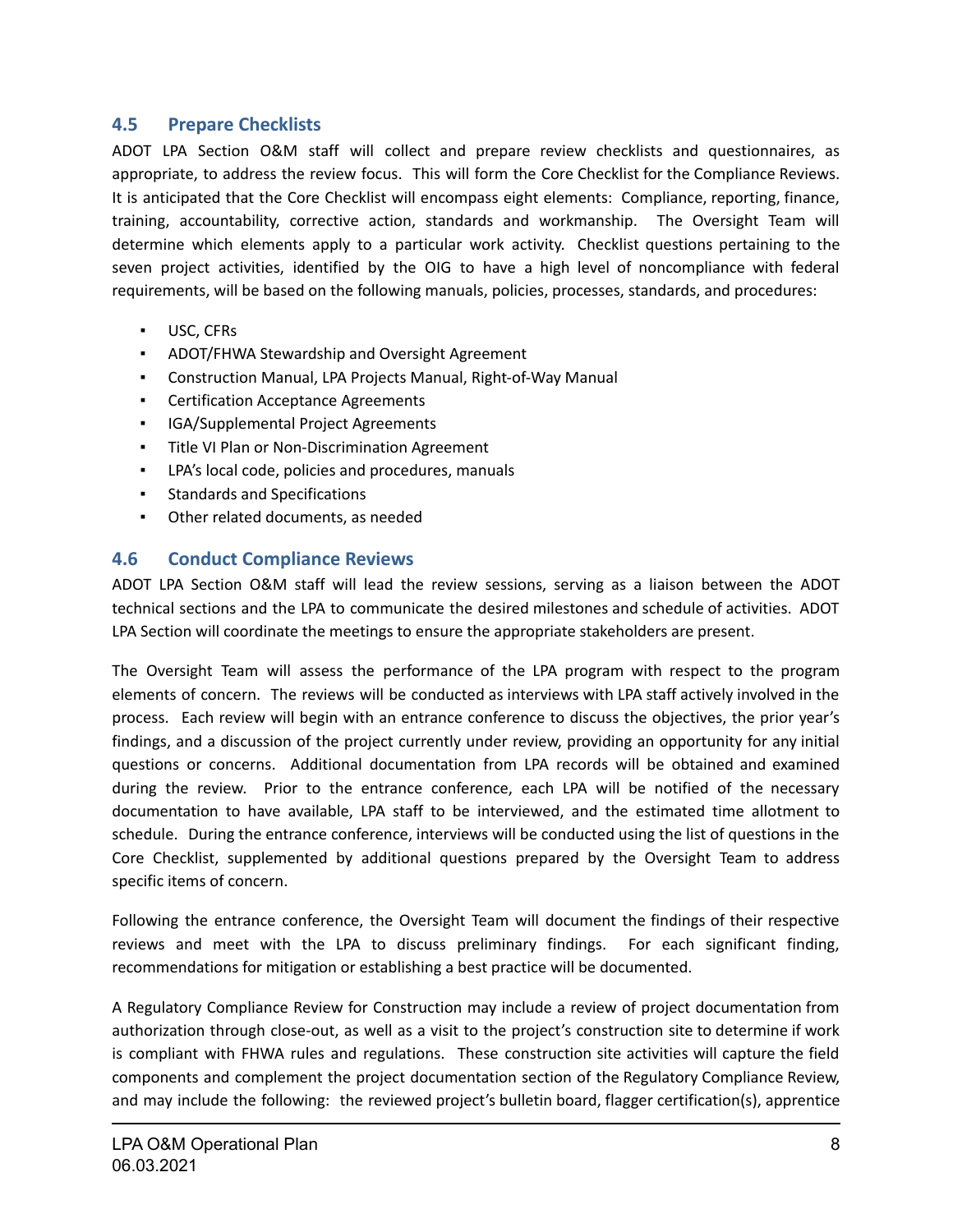certification(s), and execution of the scope of work. A regulatory compliance review checklist is created based on management experience, prior review results, the CA Agreement, and federal and state laws and regulations.

An LPA Contract Activities Review is an ad hoc review that begins with an LPA program process to determine its compliance with federal, state, and local rules and regulations. This review will be identified and assigned by LPA Management and guided by a thorough risk assessment.

## <span id="page-11-0"></span>**4.7 Document Compliance Findings**

Upon completion of the review activities, the ADOT LPA Section O&M staff will prepare a Draft O&M Report to compile the findings and recommendations of all the technical sections. The Draft O&M Report will be submitted to the LPA for review and response. The LPA will be provided a one-time opportunity to respond to each finding in writing for incorporation into the report. The ADOT LPA Section will schedule an Exit Conference, as needed, to discuss the draft report and the implementation of mitigation measures and best practices into the LPA's program delivery process. Upon agreement by the LPA, the follow-up action plan for improvements will be documented in the Final Compliance Report, and a follow-up meeting will be scheduled to ensure the completion of the follow-up action plans.

### <span id="page-11-1"></span>**4.8 Analyze O&M Results**

On an annual basis, the ADOT LPA Section will summarize the findings of all final O&M Compliance Review Reports conducted during the year. These results will be analyzed to identify common trends among the findings, recurring follow-up action plans, best practices to share with other LPAs, areas where LPAs need additional training and focus areas for the next round of Programmatic O&M activities. Predominant trends in non-compliance issues may also become topics for discussion at the EDC-AZ LPA Stakeholder Council and CA Peer Group meetings as methods of disseminating corrective measures to LPAs.

The ADOT LPA Section O&M staff will also hold periodic de-briefing sessions with members of the Oversight Team to gain their perspective on the entire O&M process. The team will be asked to reflect on what went well and what areas may need improvement. Information provided throughout the process will be used to modify steps accordingly. Lessons learned will be incorporated into the next year's round of regulatory Compliance O&M procedures.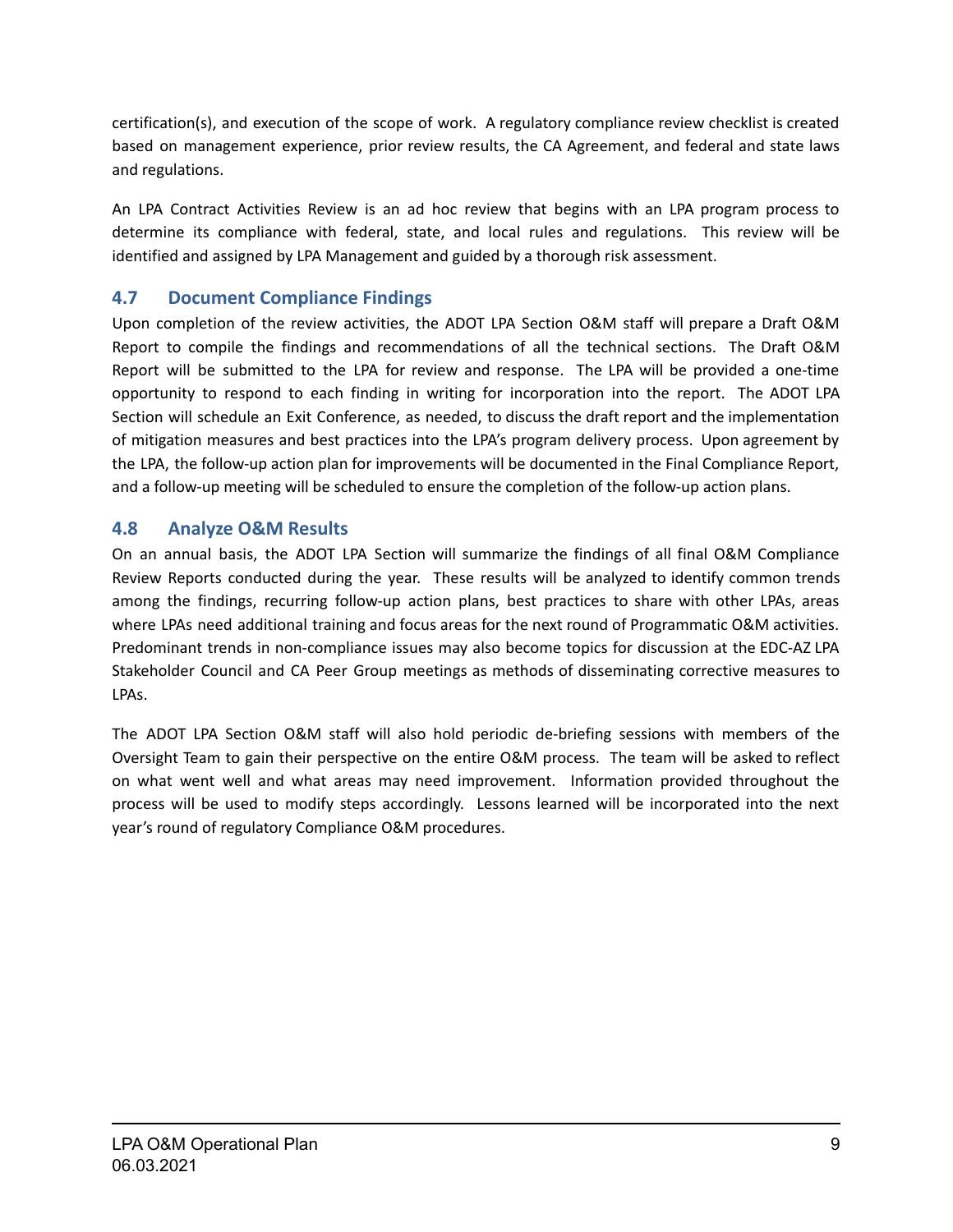# <span id="page-12-0"></span>**5. SUB-RECIPIENT MONITORING**

LPA Sub-recipient Monitoring focuses on both project level oversight by ADOT as well as program level oversight dedicated to monitoring sub-recipients of federal funds. O&M will develop a risk assessment to include all pass-through funds (state and federal) in order to assess which LPAs need to be reviewed and develop an audit/review program to include tests of internal controls, state statutes, ADOT policy and federal compliance requirements, as applicable.

# <span id="page-12-1"></span>**5.1 Delegated LPA Authority**

Through the FHWA and ADOT Stewardship and Oversight Agreement for Arizona, FHWA has delegated the authority to ADOT to administer projects funded under the FAHP. Under Title 23 CFR Sections 1.11 and 635.105, ADOT is allowed to delegate authority to qualified LPAs; however, ADOT remains ultimately responsible for monitoring and overseeing the LPAs compliance with all applicable federal, state, and tribal laws, regulations and requirements.

ADOT has two programs available for delegating authority to LPAs: Certification Acceptance and Self-Administration.

# <span id="page-12-2"></span>**5.2 Certification Acceptance**

Through ADOT's Certification Acceptance Program, ADOT can permit certified LPAs to independently administer most project activities with ADOT oversight. The Certification Acceptance Program requires LPAs to have the capability, experience, and resources to develop and administer projects according to all applicable agency, state, federal, and tribal laws, regulations, and requirements.

LPAs that apply for certification acceptance will go through an evaluation process that includes a written application, participation in the CA Academy, payment of a nonrefundable application review fee, and an oral interview. ADOT LPA Section conducts a thorough review of the LPA's processes, staff qualifications, resources, experience, etc., to successfully administer federally funded projects. LPAs must meet all qualification requirements to be approved under the Certification Acceptance Program; completing the process does not guarantee approval to become a certified LPA.

Initially, approval is granted on a probationary basis, pending satisfactory performance on the first project completed under the Certification Acceptance Program. During the first project, ADOT LPA Section will exercise a high degree of oversight to ensure the LPA's compliance with all requirements identified above. Upon successful completion of the first project, the LPA will be granted full certification under the Certification Acceptance Program.

The LPA may apply for either Full Certification Acceptance status or Partial Certification Acceptance status. Full Certification Acceptance status includes the delegation of contract administration, development and design, construction administration, project inspection, and program evaluation internal to the LPA. Partial Certification Acceptance status excludes the delegation of procurement of an engineering or design-related services consultant from Full Certification Acceptance status activities listed above.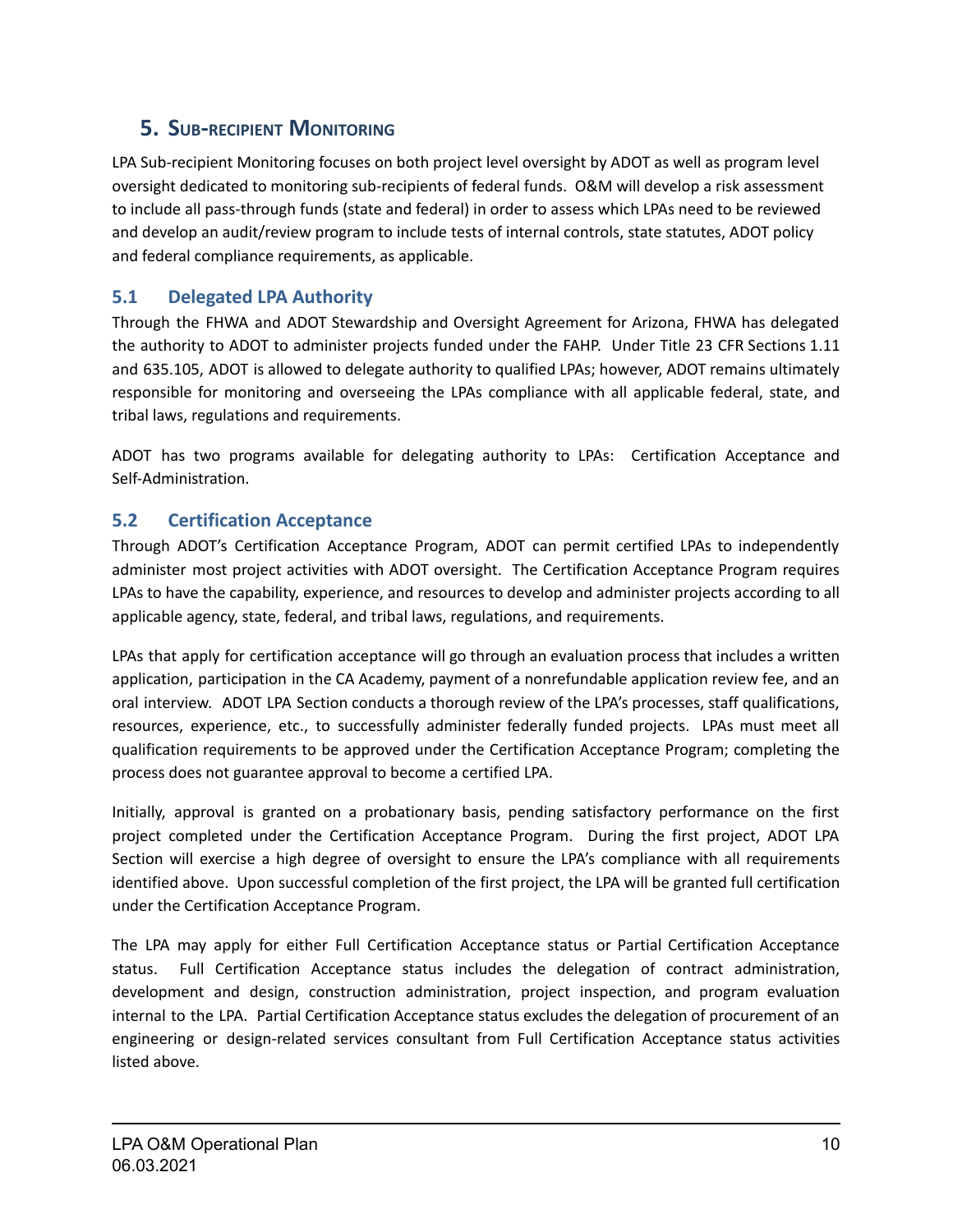#### <span id="page-13-0"></span>**5.3 Self- Administration**

Self-Administration is a process through which ADOT can permit LPAs to administer specific project activities on a project-by-project basis with FHWA's concurrence. To qualify for Self-Administration, the LPA must demonstrate it has the capability, experience, and resources to develop and administer approved activities for the given project in accordance with all applicable agency, state, federal, and tribal laws, regulations, and requirements.

Request to self-administer may be submitted to ADOT as soon as the project has been included in a regional TIP. Once ADOT has approved the LPA for self-administration, the application is forwarded to FHWA for concurrence. Each approved application allows the LPA to administer only one specific project.

### <span id="page-13-1"></span>**5.4 EDC AZ LPA Stakeholder Council**

In coordination with FHWA's Every Day Counts (EDC) II initiative, ADOT LPA Section has established the Arizona Local Public Agency (LPA) Stakeholder Council. The Council is comprised of members from ADOT, Federal Highway Administration, Councils of Government and Metropolitan Planning Organizations with consideration to ensure representation from regions and communities throughout the state. This initiative will enhance the communication dialog on topics concerning federally funded LPA transportation projects and program delivery. This council will:

- Provide opportunities to learn and share information;
- Pass on communication and information to their networks and return feedback;
- **Improve communication between ADOT and LPAs;**
- Ask for information from participants;
- Serve a one year term limit with the option to serve one additional year.

This communication initiative provides an additional platform for continuous improvement.

#### <span id="page-13-2"></span>**5.5 CA Peer Group**

In April 2013, the Certification Acceptance agencies formed an informal peer group for the purpose of sharing information and lessons learned on the Federal-Aid Highway Program. The group meets regularly every month, and has invited the ADOT LPA Section to participate in these meetings. This forum provides another method of disseminating important information to LPAs, as well as monitoring the needs of the CA community. Representatives from each of the following CA agencies actively participate in the peer group.

- Maricopa County Department of Transportation
- Pima County Department of Transportation
- City of Phoenix
- City of Tucson
- City of Tempe
- City of Chandler
- City of Mesa
- City of Scottsdale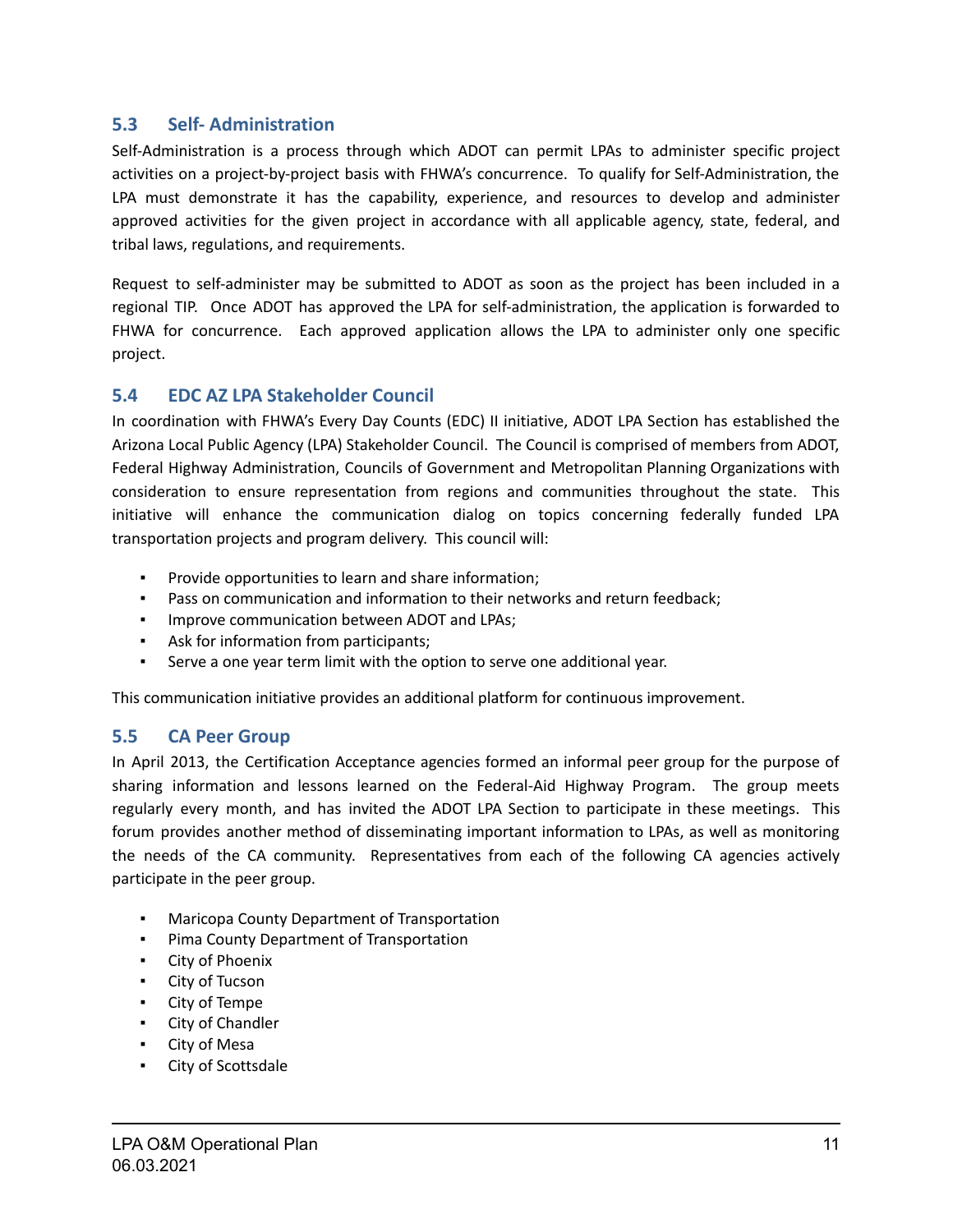## <span id="page-14-0"></span>**5.6 Single Audits**

Each LPA expending \$750,000 or more in federal funds in any given fiscal year will need to conduct an annual single audit, in accordance with 2 CFR Part 200. The single audit concludes with the Auditor's Report, which addresses the reliability of the financial data, adequacy of internal controls, and compliance with federal regulations. The audit package includes LPA financial statements, schedule of Federal expenditures, results of prior audits and internal corrective actions the LPA plans to implement as a result of the Auditor's Report. LPAs that are required to conduct an annual single audit should submit it to the Federal Audit Clearinghouse.

ADOT Financial Management Services will review each LPA single audit and notify ADOT LPA Section when there are findings pertaining to the expenditure of Federal-Aid Highway Program funds, denoted by the Catalog of Federal Domestic Assistance (CFDA) number 20.205. CFDA provides a complete list of all Federal programs available to state and local governments and federally recognized Indian tribal governments.

Participation in these monitoring activities occurs when single audits reveal impacts to the Federal-Aid Highway Program. ADOT LPA Section will oversee that the corrective actions documented in the single audit are implemented by the LPA by scheduling follow-up meetings with the LPA to assess progress.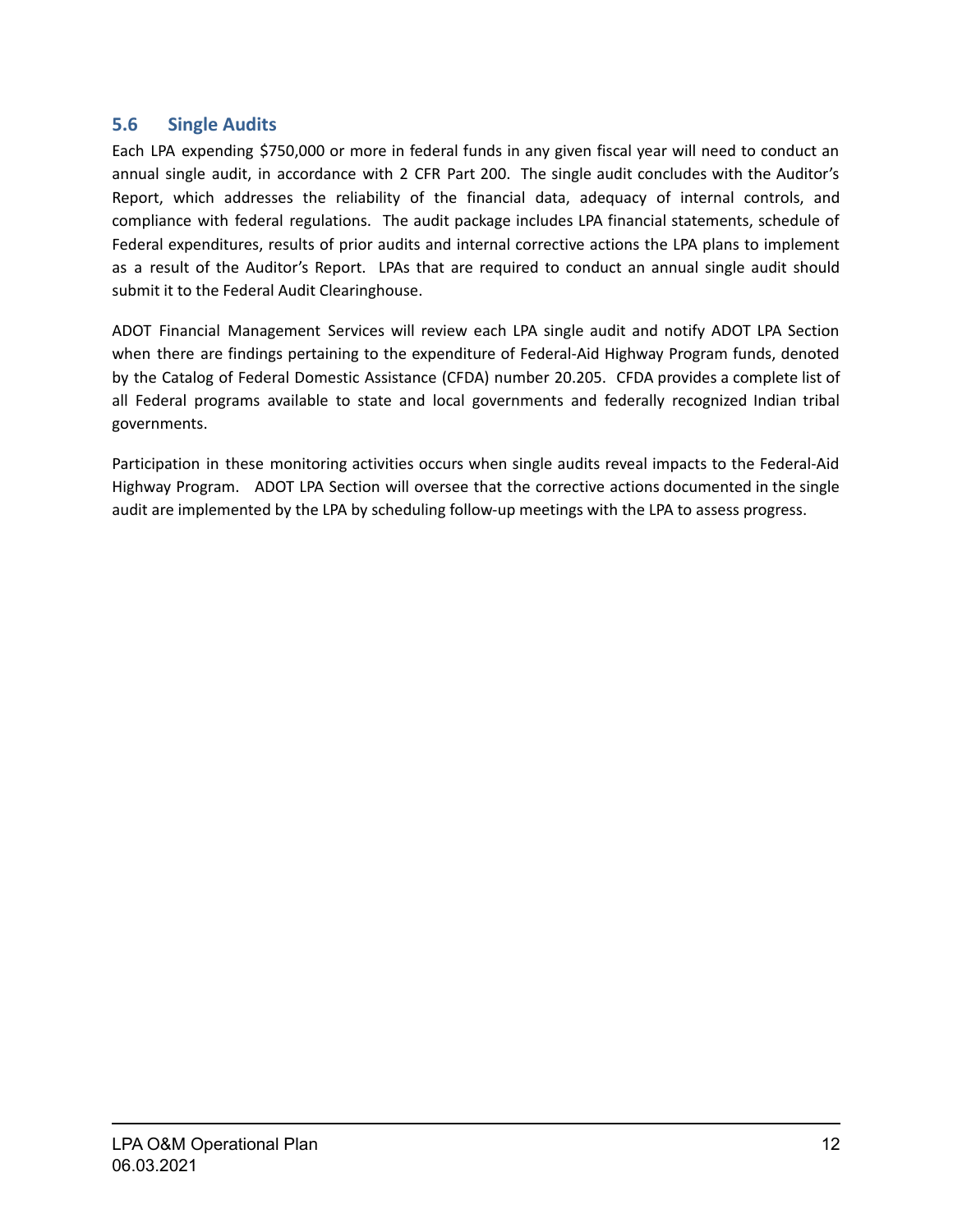# <span id="page-15-0"></span>**6. CORRECTIVE ACTION**

As an important component of oversight and monitoring, the ADOT LPA Section is also responsible for enforcement of compliance with the Federal-aid program. Therefore, when errors or violations occur at the LPA level under delegated authority, the ADOT LPA Section will implement a three-tiered level of corrective action process. According to the severity of the violation, the levels are (1) unsatisfactory performance, (2) probation, and (3) suspension. However, should an action be particularly egregious, the ADOT LPA Section reserves the right to adjust the three tier structure.

There are various reasons why corrective action may be taken, such as:

- Non-compliance with federal regulations or internal/CA processes;
- complaints from customers, users, or contractors;
- results of an audit, Regulatory Compliance Review, or Construction Compliance Site Monitoring;
- Non-compliance with legislative changes in federal or state regulations or statutes.

The purpose of corrective action will be to notify the LPA of the non-compliance and create an understanding with the LPA of the reason for the action. The LPA will develop a plan for improving performance so the violation does not occur in the future; otherwise the LPA may be placed on probation or suspension, depending upon the severity of the violation. The corrective action process will create a formal record, documenting the steps taken towards process improvement and federal compliance.

## <span id="page-15-1"></span>**6.1 Unsatisfactory Performance**

The first tier on the levels of corrective action will be issuance of a notice of unsatisfactory performance. When complaints arise or compliance reviews are poor, the ADOT LPA Section will place an LPA on notice by sending a letter of unsatisfactory performance. This letter will formally notify the LPA that certain work aspects have been deemed insufficient and in need of improvement. The items of non-compliance will be thoroughly documented, including regulatory references where appropriate, for the purpose of clearly identifying the core issue of concern in need of remedy.

ADOT will expect the LPA to respond, in writing, to address the issue(s) of concern and a meeting will be scheduled, as needed. By opening the lines of communication between the agencies, the problem may be addressed in depth to identify the unsatisfactory action, why it was identified as an action, how the action came to occur, the impact of the violation, and what the correct action should have been. The LPA will be need to provide a formal written response, acknowledging the incorrect action and the procedures that will be taken to correct the action in the future, including a timeline for implementation of the procedures. ADOT LPA Section will review the LPA's proposed improvement process. The LPA will be notified if additional steps are recommended for inclusion. ADOT LPA Section will closely monitor development of the LPA's next federal project for full compliance, specifically to check that the same incorrect action is not repeated. Upon satisfactory reconciliation, the CA will be returned to satisfactory status.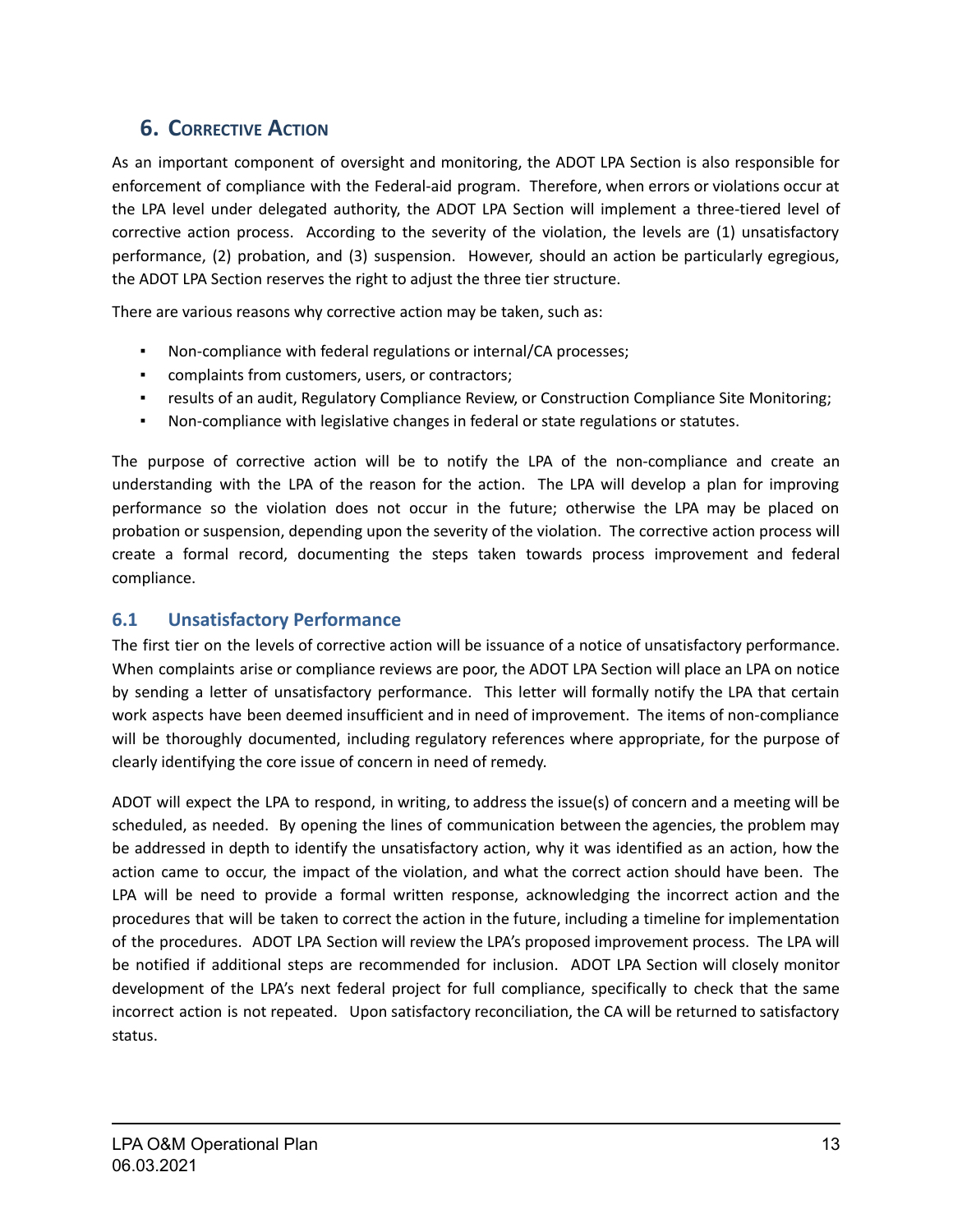### <span id="page-16-0"></span>**6.2 Probation**

If an LPA is non-responsive, does not take timely action towards correcting unsatisfactory performance, or repeats the action that placed the LPA on unsatisfactory performance status, the LPA will be placed on probation, given the actions are repeated in a proximal time frame. ADOT LPA Section will notify the LPA of their probationary status. An LPA must show a good faith effort towards remedying the action on future projects. The ADOT LPA Section and ADOT PM will monitor the next three federal projects to be administered by the LPA while the LPA is on probation to make sure the non-compliant action, does not occur again. After the LPA completes three future projects without incident, the LPA's performance will be returned to satisfactory status.

#### <span id="page-16-1"></span>**6.3 Suspension**

LPAs may have their delegated authority partially or entirely suspended, based on the circumstances of the violation(s). Suspensions will be treated on a case-by-case basis, depending upon the severity and type of violation incurred. Most likely, a suspension will be issued if an LPA is unwilling or unable to perform at the level necessary to satisfy federal requirements.

As soon as they are aware of any changes in legislation, the ADOT LPA section will pass the information along to the LPAs. The LPAs must comply with the new or changed legislation; however when the LPAs are unable to comply, a partial suspension may be necessary. In this case, the suspension would likely apply to all LPAs in Arizona with delegated authority until the issue is resolved. For example, if new federal guidance is issued allowing delegated authority for new roles and responsibilities that are not currently addressed in the CA or SA agreement between ADOT and the LPA, an LPA's ability to perform that new role will be suspended until appropriate contractual language is incorporated into the master agreement and executed by all parties. The LPAs would continue to operate under delegated authority for all other tasks; the suspension would only apply to the new role that is in question. Suspension is not the first option, with every attempt being made for the CAs to comply.

Similarly, it may come to ADOT's attention that an LPA is lacking resources in an area of delegated authority and may not be able to perform acceptably. At that point ADOT LPA Section would notify the LPA that it is on suspension for that specific area, until adequate justification is provided by the LPA that resources are in place to support the responsibilities of delegation.

Finally, an LPA's delegated authority may be suspended entirely if ADOT finds the LPA to be performing with willful neglect for federal requirements or in violation of the delegated authority agreement. Suspension would be enforced for a period of three years. Upon completion of the three-year suspension, an LPA would be eligible to reinstate its delegated authority. The LPA would need to reapply for delegated authority through the normal application process with ADOT LPA Section.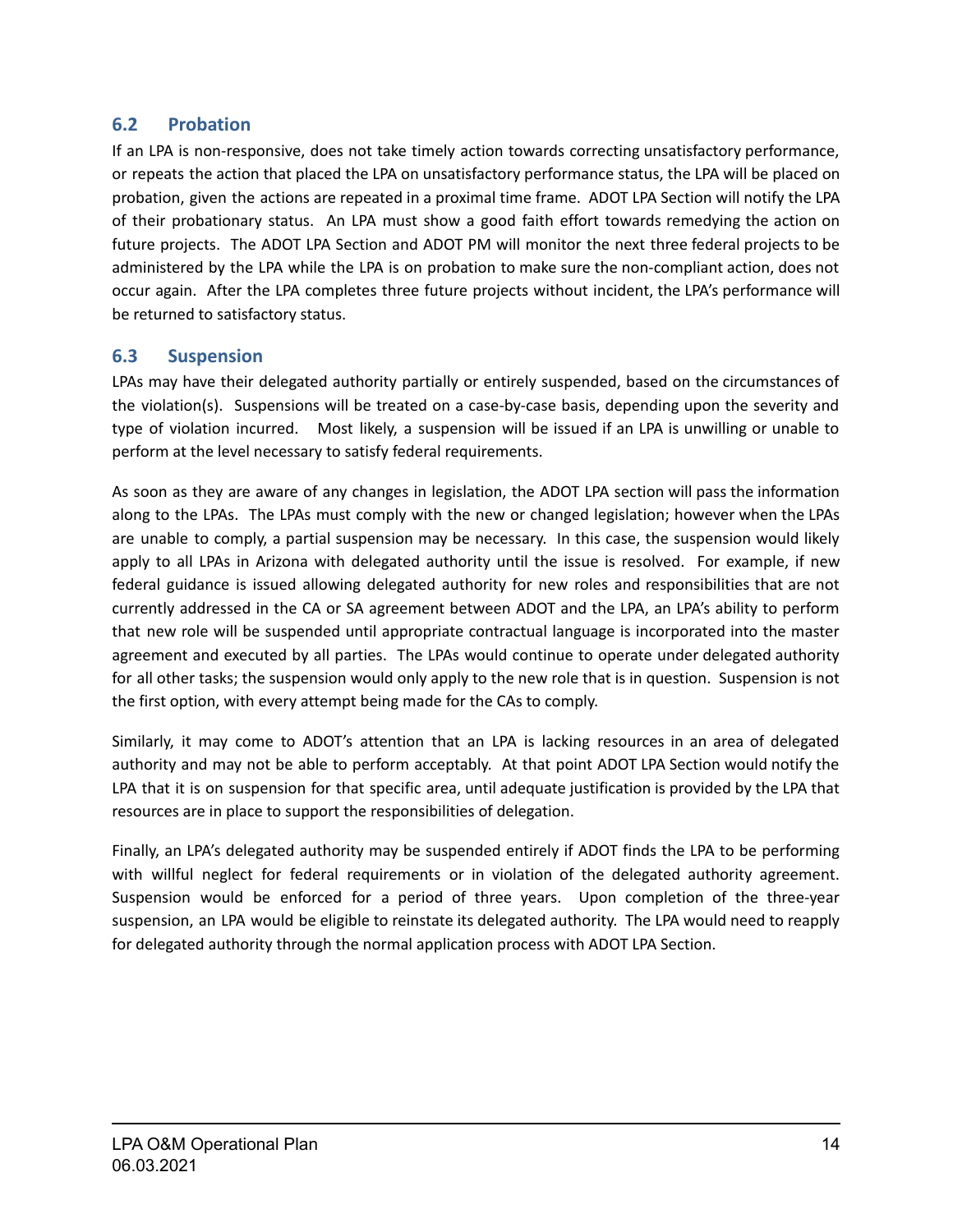# <span id="page-17-0"></span>**7. TOOLS AND TRAINING PROGRAMS**

# <span id="page-17-1"></span>**7.1 CA Manual**

The CA Manual was developed to assist CA agencies, and those LPAs interested in becoming CAs, in understanding the roles and responsibilities of the LPA under the CA program. The manual is intended to provide guidance on what elements the agency must include in a CA Program in support of compliance under the FAHP.

Each LPA operates independently with internal controls; therefore, it is recognized that a single, standard set of CA procedures may not necessarily be directly applicable to all agencies. For this purpose, the CA Manual identifies the program components a CA agency should have in place to operate successfully under delegated authority. Guidance will be provided on program components such as, but not limited to, administration requirements, program management, planning and programming, procurement, development and design, contract administration, construction administration, civil rights, financial management, training, and internal oversight and monitoring.

## <span id="page-17-2"></span>**7.2 LPA Projects Manual**

ADOT, in conjunction with FHWA, updated and released the ADOT *Local Public Agency Projects Manual* in February 2013. The ADOT LPA Section is charged with updating the manual periodically to reflect the current federal regulations, policies and processes. Users of the manual may submit revision requests directly to the LPA Section, in written format, to clearly document the correction or issue of clarification that is needed. Comments will be reviewed, ensuring validity and compliance; text will be modified as needed, taking care to maintain the document "voice." Updates to the manual will occur when warranted. For example, if a considerable amount of new information or numerous comments are brought forward, then the manual will need revision. Conversely if there is minimal new information or comment, the revision can be deferred until there is a substantive or critical change needed. Notification of updates will be sent thought the LPA communication dissemination process and a bulletin will be placed on the LPA web page.

As an education compliment but independent of the manual, the LPA Project Manual Training was developed to familiarize LPAs with Federal-aid requirements. Over 20 training sessions have been held throughout the state to assist local agencies in understanding the details and requirements of delivering a Federal-aid project. Future training sessions will be provided on an on-demand basis.

## <span id="page-17-3"></span>**7.3 CA Training Academy**

The Certification Acceptance (CA) Academy is an open forum discussion with key ADOT staff who serve as a subject matter expert (SME) in their field. The SMEs (from numerous divisions and technical groups) provide procedural updates and address CA questions related to the development, initiation, management, and delivery of projects. The training consists of six learning modules that follow the linear path of a project lifecycle: Planning and programming, federal authorization, clearance approval, construction authorization, compliance with federal requirements and project closeout. CA liaisons and their colleagues are encouraged to attend.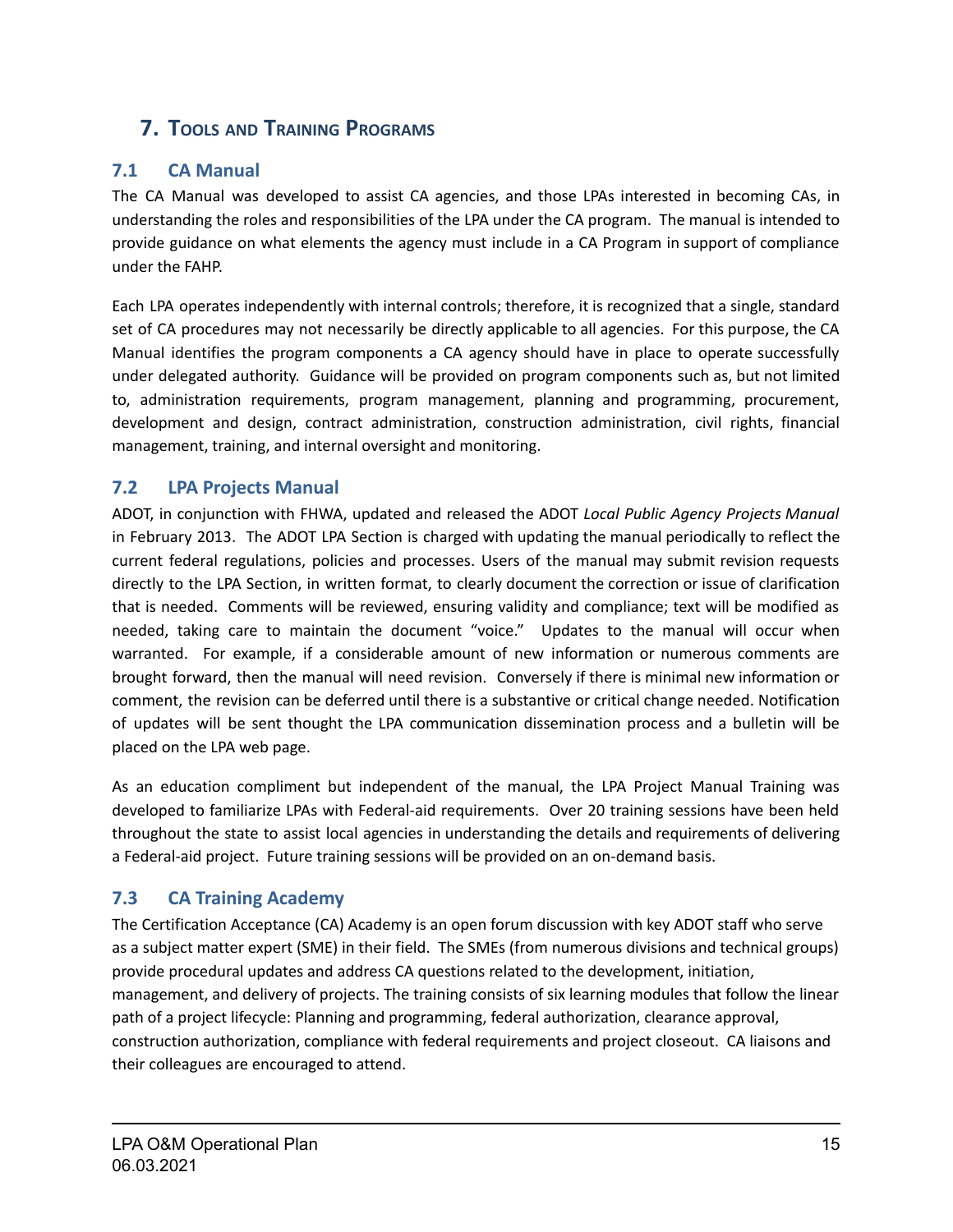### <span id="page-18-0"></span>**7.4 SA Workshop**

Local public agencies may apply for self-administration (SA) for an individual project. This delegated authority is not currently available for the construction phase; however, self-administration of the design phase may be considered if the LPA demonstrates adequate knowledge, skills, abilities and resources available to perform acceptably. The SA Workshop, an on demand presentation, will teach agencies about the application process, responsibilities of the agency upon approval, and expectations for successful project delivery. Each agency that applies for SA authority will be required to attend the workshop prior to receiving ADOT's approval. Workshops will be held when applicants are approved, or at most, quarterly.

### <span id="page-18-1"></span>**7.5 LPA Inspector Training**

ADOT has developed a training program for the LPA staff to be able to inspect their own federally funded local transportation projects. Completion of Levels 1 and 2 will allow eligibility for LPA inspectors to test materials and authorize the candidate to advance to Level 3 for on the-job-training.

When Level 1 requirements are completed, the LPA testing technician will be certified to perform field material testing on LPA projects under the supervision of the project Resident Engineer (RE). When the Level 2 requirements are completed, the LPA inspector will be qualified to performed project inspection on LPA projects under the supervision of the project RE. When all the classes are completed, the LPA inspector will be placed on their own ADOT-administered project to work with the ADOT inspectors under the supervision of the RE within their own ADOT District. The RE will observe and evaluate the LPA inspector on the job. With a positive evaluation and under ADOT administration guidance, the LPA inspector will be allowed to inspect their federally funded projects for their agency.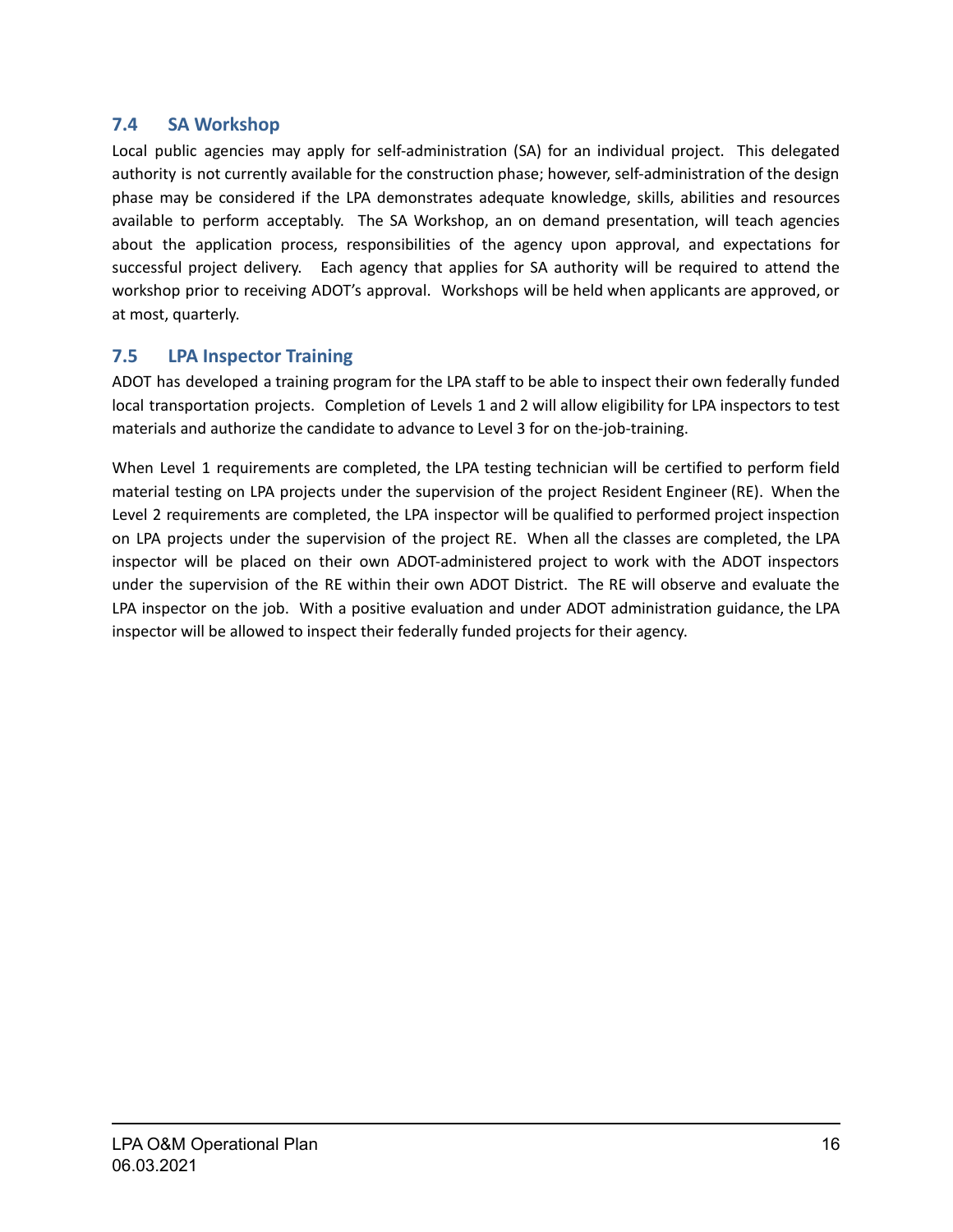# <span id="page-19-0"></span>**8. ADOT LPA SECTION**

The ADOT LPA Section is responsible for coordinating and implementing the oversight and monitoring activities in this operational plan. Various staff members of the section have roles dedicated specifically for certain aspects of this operational plan. The oversight and monitoring activities will be undertaken and reported on an annual basis, coinciding with the State fiscal year. Existing laws, regulations, policies, manuals, guidelines, and processes form the foundation upon which the oversight and monitoring program is built. The program strives to utilize and build on the successful monitoring processes that are currently in place, to make the program more robust across all technical aspects of project development and delivery.

### <span id="page-19-1"></span>**8.1 ADOT LPA Section Staffing**

The ADOT LPA Section is comprised of two distinct branches: Process and Program. Each group has different roles and responsibilities; together they strengthen ADOT's LPA project development process. Program provides a link between local project planning and project development for Arizona's LPAs. Program assists LPAs who receive federal-aid authorization to develop and/or construct transportation projects. Process develops and carries out processes associated with the oversight and monitoring of LPA projects under the FAHP. Process ensures projects and programs are compliant with federal regulations, laws, and policies, as well as maintain the CA Manual. Process is responsible for the CA and SA programs and administers compliance reviews. ` Process ensures that federal-aid requirements are met on federally funded LPA projects while partnering with LPAs and FHWA through the compliance review programs. The staffing plan for the ADOT LPA Section is depicted in Figure 2.

<span id="page-19-2"></span>

### **Figure 2: ADOT LPA Section Organizational Chart**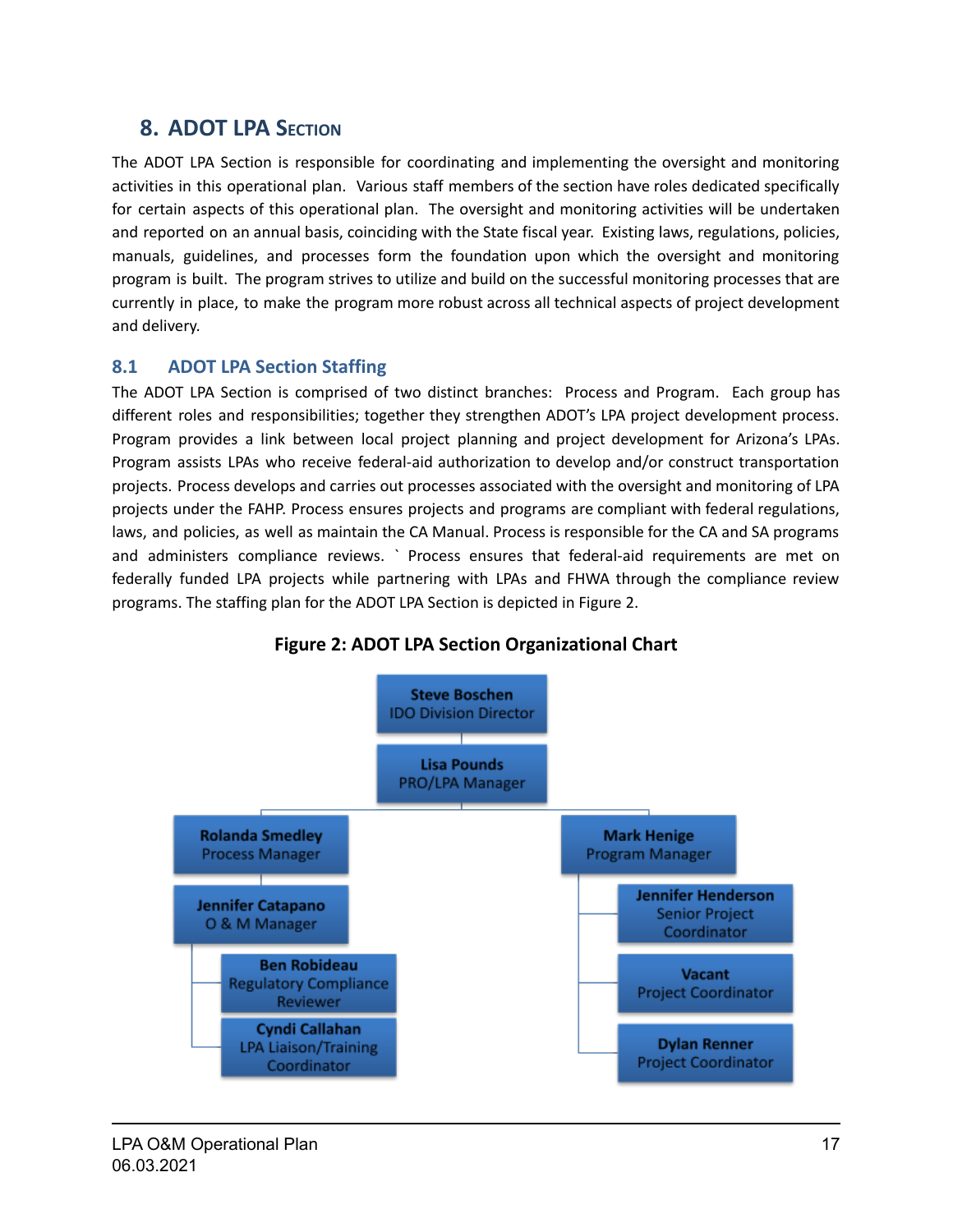The Process section is comprised of those staff responsible for coordinating and implementing the tasks outlined in this operational plan. The oversight and monitoring activities being carried out by the four staff members is summarized in Table 1. Activity areas in which each person is performing tasks are denoted with an X.

| <b>Tasks</b>                                | <b>Process</b><br>Manager | <b>O&amp;M</b><br>Manager | <b>Regulatory</b><br>Compliance<br><b>Reviewer</b> | I PA<br>Liaison |
|---------------------------------------------|---------------------------|---------------------------|----------------------------------------------------|-----------------|
| <b>Oversight &amp; Monitoring (O&amp;M)</b> |                           |                           |                                                    |                 |
| Regulatory Compliance Reviews               |                           |                           | x                                                  | x               |
| Recertification                             | x                         | x                         | x                                                  | x               |
| CA Peer Group                               | x                         | x                         |                                                    |                 |
| <b>Subrecipient Monitoring</b>              |                           |                           |                                                    |                 |
| CA and SA Delegated Authority               | x                         | x                         |                                                    |                 |
| <b>Single Audits</b>                        | x                         | x                         |                                                    |                 |
| <b>Training and Tools</b>                   |                           |                           |                                                    |                 |
| O&M Workplan                                |                           | x                         |                                                    | x               |
| <b>CA Manual</b>                            | x                         | x                         | x                                                  | x               |
| CA Academy                                  |                           | x                         |                                                    | x               |
| SA Workshop                                 | x                         |                           | x                                                  |                 |
| <b>Miscellaneous</b>                        |                           |                           |                                                    |                 |
| Communication/Info Dissemination            |                           |                           |                                                    | x               |
| LPA and Technical Team Support              | x                         | x                         | x                                                  | x               |
| Administration                              | x                         | x                         | x                                                  | x               |

**Table 1: Roles and Responsibilities for the Process Side**

The process staff members work closely as a team to successfully initiate and implement the various aspects of the operational plan. The effort documented herein is achievable and manageable with the current staffing program. However, as certain tasks develop further, the ADOT LPA Section foresees the need for additional staff to handle future growth in the O&M program. As O&M tasks reveal compliance issues, it is anticipated that more training, tools, and monitoring activities will need to be developed, coordinated, and implemented by the ADOT LPA Section. These needs will be identified in the annual report.

## <span id="page-20-0"></span>**8.2 ADOT LPA Section Tools**

ADOT LPA Section will use the most current publications of existing FHWA and ADOT documents as reference and resources. It is anticipated that reference sources will include, but not be limited to, the following manuals, policies, processes, standards and procedures: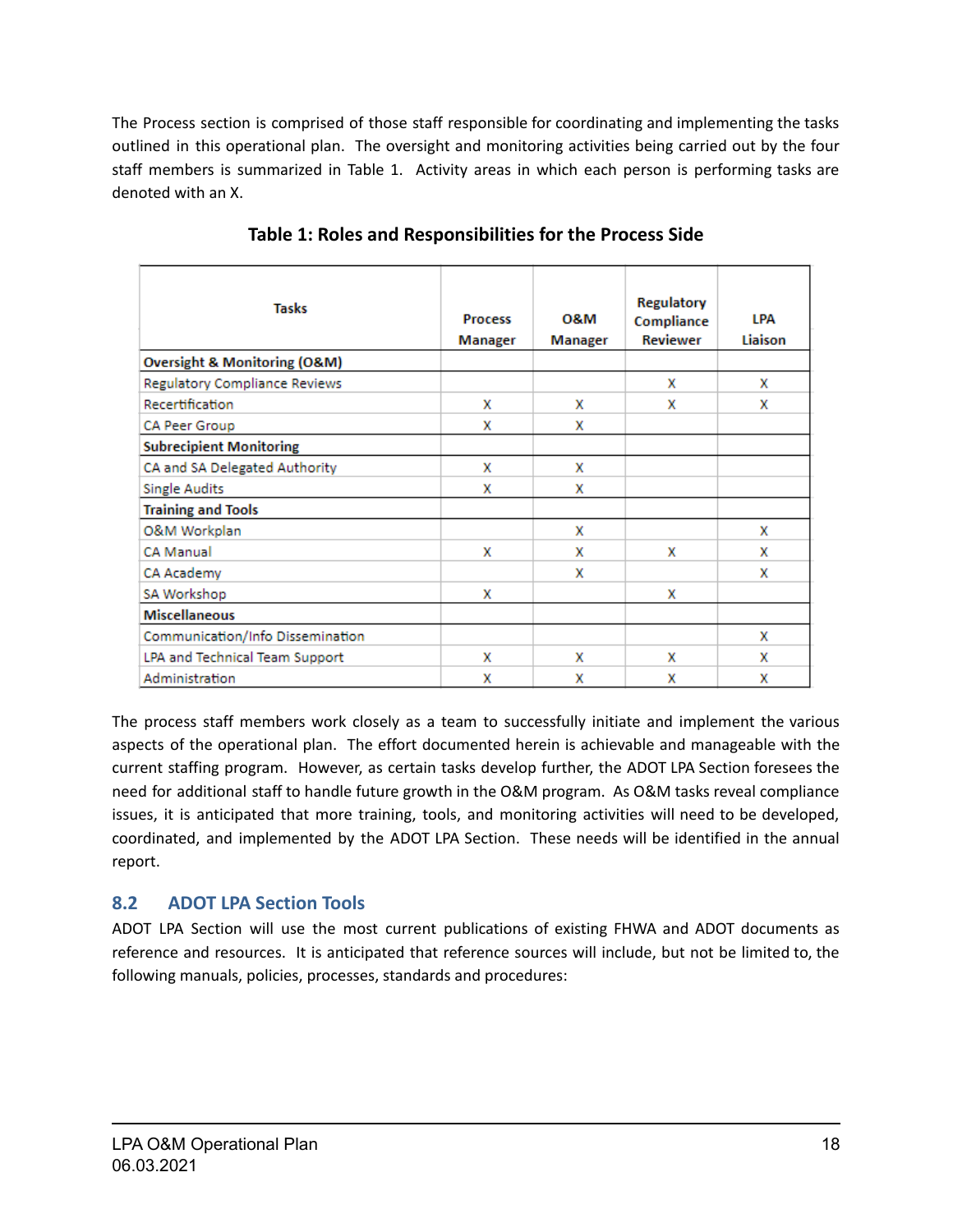- ADOT CA Manual
- ADOT LPA Project Manual
- ADOT Construction Manual
- ADOT Right-of-Way Manual
- ADOT Standard Specifications for Road and Bridge Construction
- Certification Acceptance Agreements
- IGA/Supplemental Projects Agreements
- Title VI Plan or Non-Discrimination Agreement
- LPAs' local regulations, policies, and procedures
- CFR, USC, Stewardship and Oversight agreement
- Other related documents, as needed

Additionally, the ADOT LPA Section will identify needs for other manuals or tools that will assist in performing O&M activities.